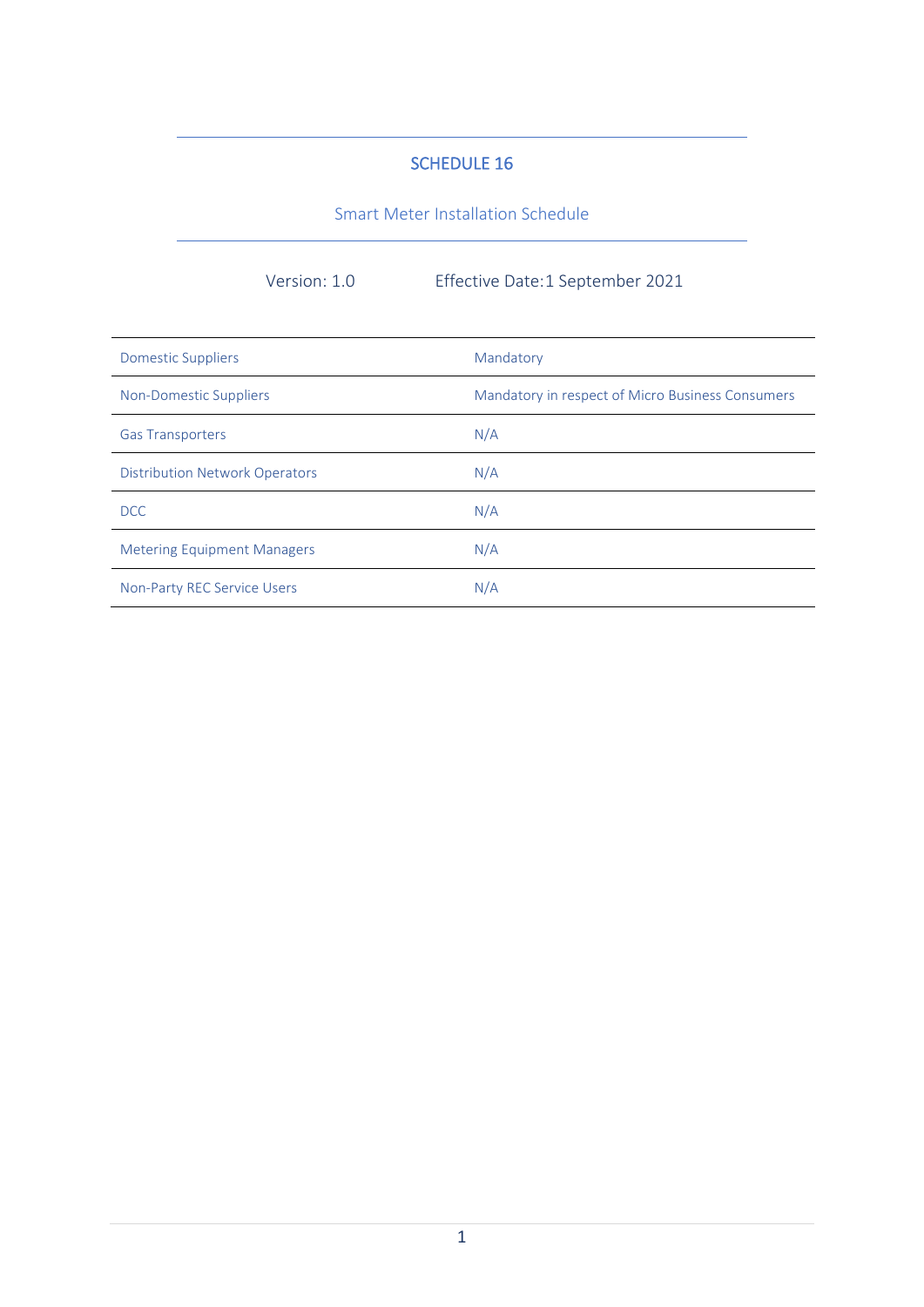# *Change History*

| <b>Version Number</b> | <b>Implementation Date</b> | Reason for Change                                                                                       |
|-----------------------|----------------------------|---------------------------------------------------------------------------------------------------------|
| 0.1                   | N/A                        | Initial draft for Summer 2020<br>publication                                                            |
| 0.2                   | N/A                        | Draft for December 2020<br>consultation                                                                 |
| 0.3                   | N/A                        | Revisions made to address<br>consultation responses and<br>incorporate SMICoP CR062 and<br><b>CR063</b> |
| 1.0                   | 1 September 2021           | Version approved as part of CR-<br>D092 giving effect to Retail Code<br>Consolidation                   |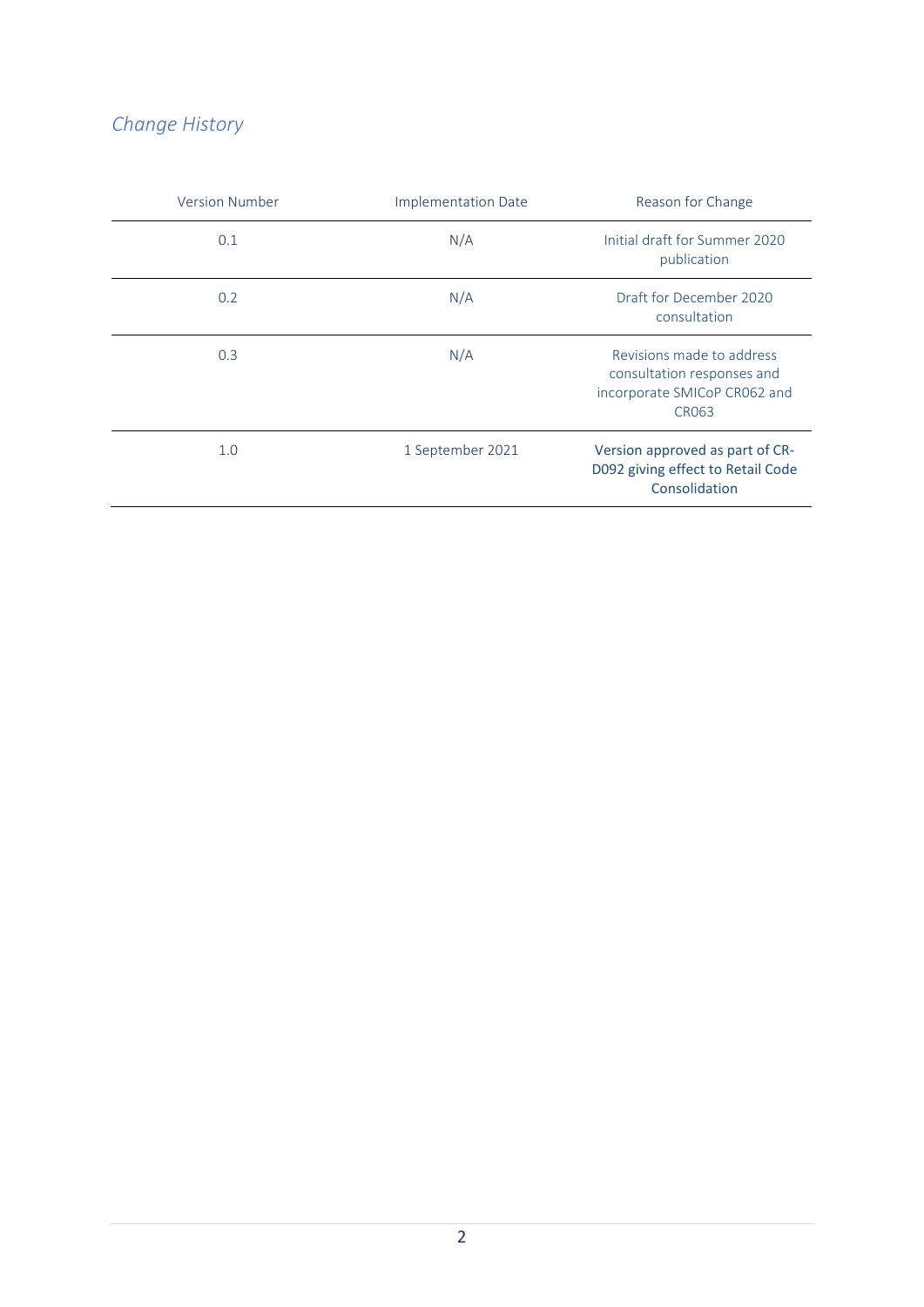# Contents

| Paragraph Heading | Page |
|-------------------|------|
|                   |      |
|                   |      |
|                   |      |
|                   |      |
|                   |      |
|                   |      |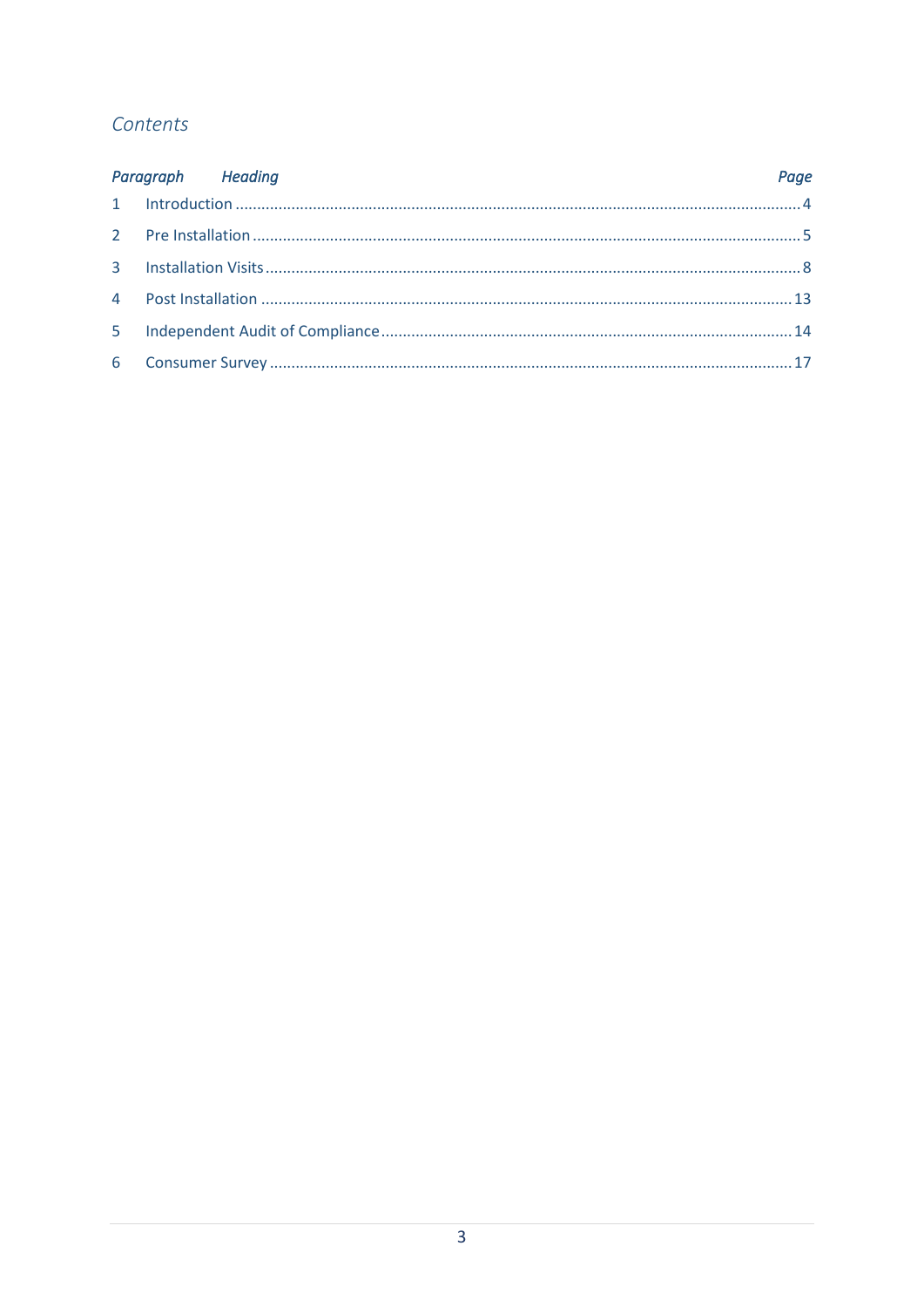# 1 Introduction

- 1.1 This REC Schedule specifies the minimum standards for Energy Suppliers to follow in relation to the Consumer-facing aspects of the installation of Smart Metering Systems. The aim of this REC Schedule is to:
	- (a) ensure that the Consumer experience of the Smart Meter installation process is positive;
	- (b) protect Consumers during the process;
	- (c) ensure Consumers are given appropriate assurances over what will take place during the installation process; and
	- (d) deliver Smart Metering Implementation Programme benefits, including long term behavioural changes.
- 1.2 The Code Manager shall develop a standalone version of this REC Schedule, together with a glossary of defined terms and details of relevant legislation and accreditations and make this publicly available on the REC Portal for Energy Suppliers to provide to Consumers where required.
- 1.3 This REC Schedule applies in respect of the installation of Smart Metering Systems, for both electricity and gas, where covered by Condition 41 or 42 of the Electricity Supply Licence or Condition 35 or 36 of the Gas Supply Licence. These Conditions apply to installations at the properties of Domestic Consumers and Micro Business Consumers. The requirements can be applied on a voluntary basis for Smart Metering Systems not installed under licence obligations.
- 1.4 This REC Schedule applies to installations at the properties of both Domestic Consumers and Micro Business Consumers, except where the requirement is explicit that it applies to only one or the other. The requirements concerning Vulnerable Consumers do not apply in respect of Micro Business Consumers; although these may be applied on a voluntary basis.
- 1.5 This REC Schedule describes specific activities in the period running up to an Installation Visit, the installation itself, and the period from the Installation Visit to the Consumer receiving the first bill using smart meter data for meters in credit mode, or the first vend for meters in prepayment mode.
- 1.6 This REC Schedule is intended to cover the first gas and/or electricity Smart Metering System installed under licence obligation. The pertinent clauses will be applied for subsequent Smart Metering System installations.
- 1.7 The installation of Smart Meters for emergency reasons (including damaged, unsafe, faulty or failed meters, and those that have been subject to tempering) is not in scope of this REC Schedule. The installations of Smart Meters carried out during a scheduled visit under warrant will be within scope of this REC Schedule unless the installer reasonably considers their safety to be at risk. If the Smart Metering System installed in these circumstances is the first for that property, the Energy Supplier shall ensure that appropriate follow up activity is undertaken.
- 1.8 Where an Energy Supplier contracts with a third party for the provision of installation services, the Energy Supplier is responsible for ensuring compliance with all components of this REC Schedule. There is no difference in the standards and requirements applied to contracted third parties and their employees from those applied to an Energy Supplier and its employees.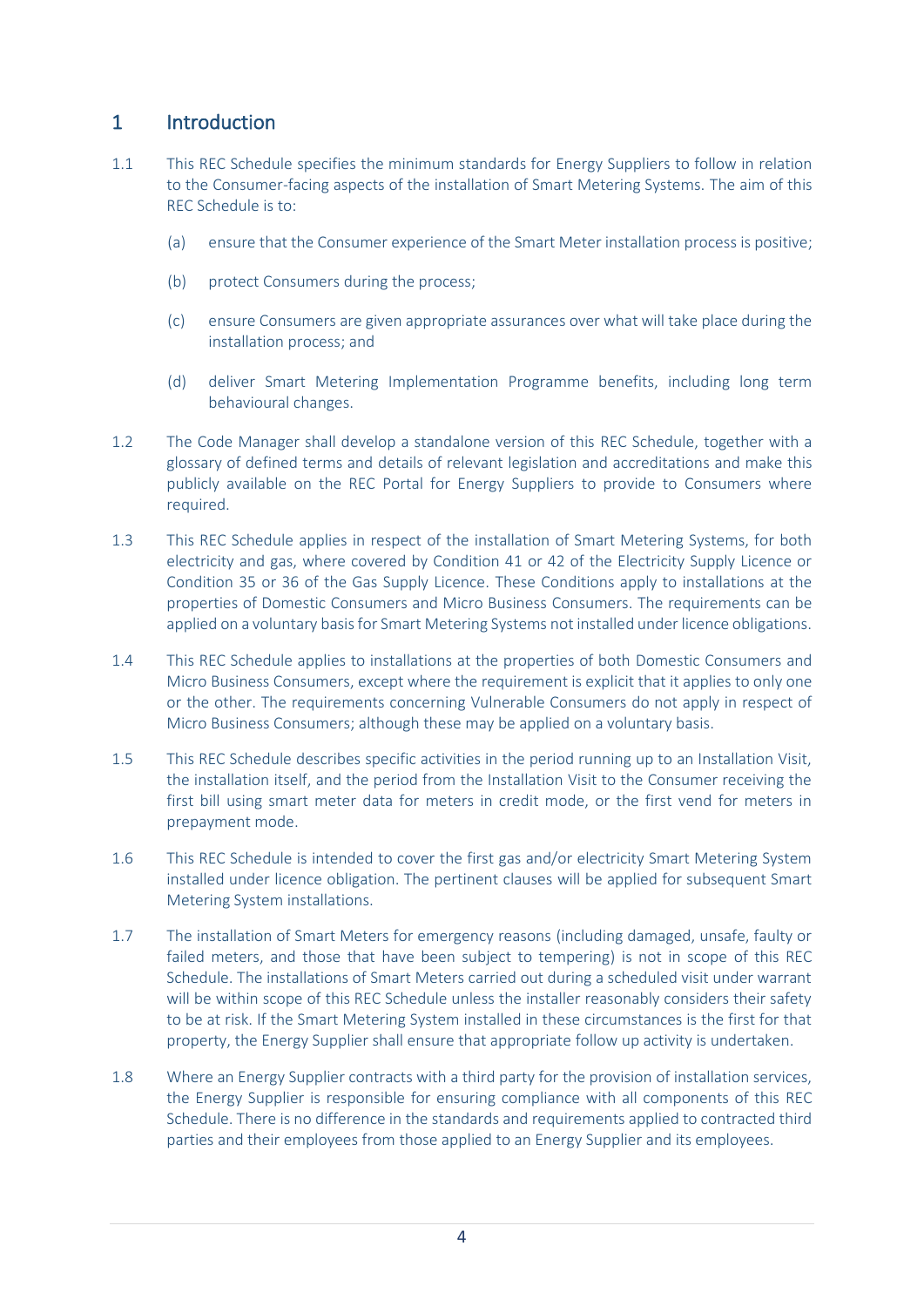1.9 This REC Schedule should be read in conjunction with the Metering Codes of Practice, which define the technical elements of meter installation.

# 2 Pre-Installation

- 2.1 Prior to, or during, the Installation Visit, the Energy Supplier shall take all reasonable steps to inform the Consumer (by whatever means deemed appropriate) that the Energy Supplier is bound by this REC Schedule and what this means.
- 2.2 Each Energy Supplier shall ensure that its communication materials regarding Smart Metering System installations and energy efficiency goods and services:
	- (a) complement the Consumer-engagement material (if any) provided by the Smart Metering Implementation Programme;
	- (b) are clear, concise and drafted in a way that it is reasonably expected that they will be understood by the Consumer;
	- (c) are made available to the Consumer in a variety of media and in a format appropriate to or tailored for groups with specific needs, such as visual impairment, hearing impairment, low levels of literacy; or other known characteristics of a Vulnerable Consumer;
	- (d) alert the Consumer to the benefits smart metering can bring, for example, an improved understanding of energy consumption, bills for actual consumption rather than estimated, information and advice about their Smart Metering System and how they can use it to improve their energy efficiency, and the availability and range of energy efficiency goods and services available;
	- (e) point the Consumer to sources from which they may obtain additional and impartial information or assistance about improving the efficiency with which they use the electricity and/or gas supplied to them; and
	- (f) are updated regularly and in a timely way.
- 2.3 Each Energy Supplier shall take all reasonable stepsto communicate effectively with Consumers for whom English is not their first language.
- 2.4 All interactions with the Consumer in relation to the Installation Visit (verbal or written) must follow the principles as set out in this Paragraph 2.
- 2.5 Each Energy Supplier shall take all reasonable steps to provide the Consumer with a copy of the Data Guide, or to make the Consumer aware of the Data Guide commitments, prior to the Installation Visit.
- 2.6 Each Energy Supplier shall ensure that:
	- (a) only suitable individuals are engaged as Installers;
	- (b) qualifications and experience of Installers are validated;
	- (c) all reasonable steps are taken to obtain information about each Installer's previous relevant employment;
	- (d) a 'basic' criminal record (disclosure) check is undertaken, for each new Installer to be recruited, with the public authority that provides such services in respect of the geographical jurisdiction (in Great Britain) in which the Installer is to carry out their role,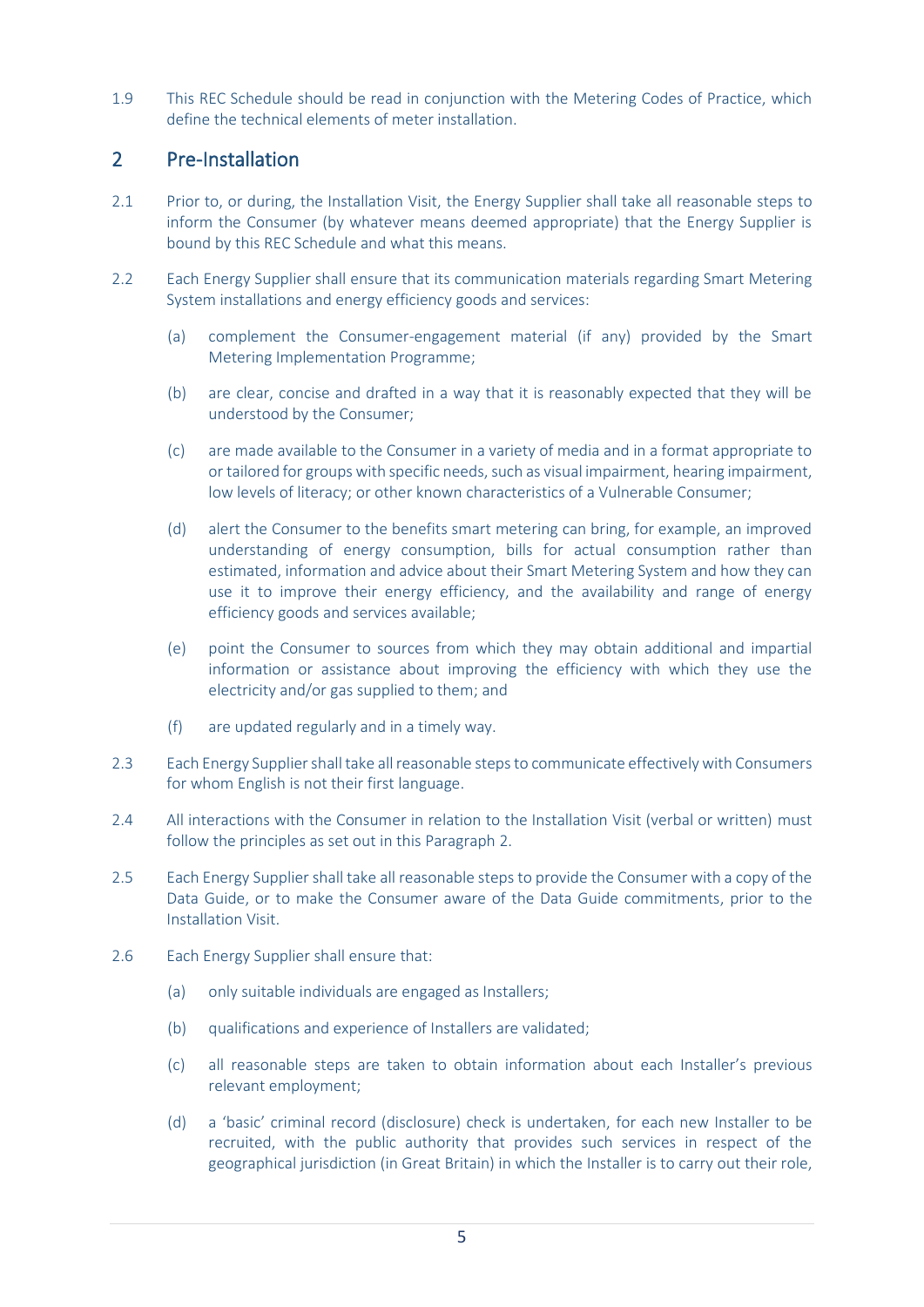and the results of this check are appropriately factored in to the recruitment decision; and

- (e) when an Installer leaves the Energy Supplier's service, IDs and any other branded materials related to the role are returned to the Energy Supplier, and if appropriate, duly destroyed.
- 2.7 Each Energy Supplier shall ensure that:
	- (a) Installers receive appropriate training so that they are able to deliver the requirements in Paragraph 3;
	- (b) before being permitted to install Smart Metering Systems, Installers have received training at a level appropriate to the installation (taking into account the knowledge and skills necessary to fulfil the role), including, in the case of installations for Domestic Consumers, training and accreditation from a *National Skills Academy for Power* accredited provider or equivalent training and accreditation. Installations that are for training purposes must be supervised by an appropriately qualified Installer;
	- (c) Installers engaged to undertake gas meter work are appropriately registered with Gas Safe Register;
	- (d) Installers are competent in addressing Consumer queries and/or can refer them to an appropriate contact;
	- (e) Installers are trained and competent to provide Energy Efficiency Guidance that is appropriate to the Consumer's needs;
	- (f) Installers have a basic knowledge and understanding (appropriate to their role) of data protection and privacy;
	- (g) the Energy Supplier's training materials and standards take into account changes in the market and to goods/services, legislation and regulation; and
	- (h) in the case of installations at Domestic Premises, Installers receive training that would enable them to have an understanding of the definition of Vulnerable Consumer, are able to identify potential cases of Vulnerable Consumers, and any guidance offered is responsive to the needs of Vulnerable Consumers (e.g. Priority Services Register).

#### Scheduling Visits

- <span id="page-5-0"></span>2.8 Each Energy Supplier shall ensure that:
	- (a) the Consumer receives notification prior to the Installation Visit (by whatever method the Energy Supplier deems most appropriate) that their meter(s) is due to be replaced with a Smart Metering System, and when the Energy Supplier anticipates this will happen;
	- (b) the Consumer is provided with the relevant contact details to arrange an Installation Visit;
	- (c) the Domestic Consumer is advised in advance of the Installation Visit that they will not be charged an upfront or one-off charge for the supply and installation of the Smart Metering System<sup>1</sup>;

<sup>&</sup>lt;sup>1</sup> The Consumer may be subject to an up-front or one-off charge if, prior to the Installation Visit, the Consumer (a) expressly requests the installation of equipment that exceeds the minimum requirements of the Smart Metering System technical specification; and (b) enters into a contract for the provision of such equipment.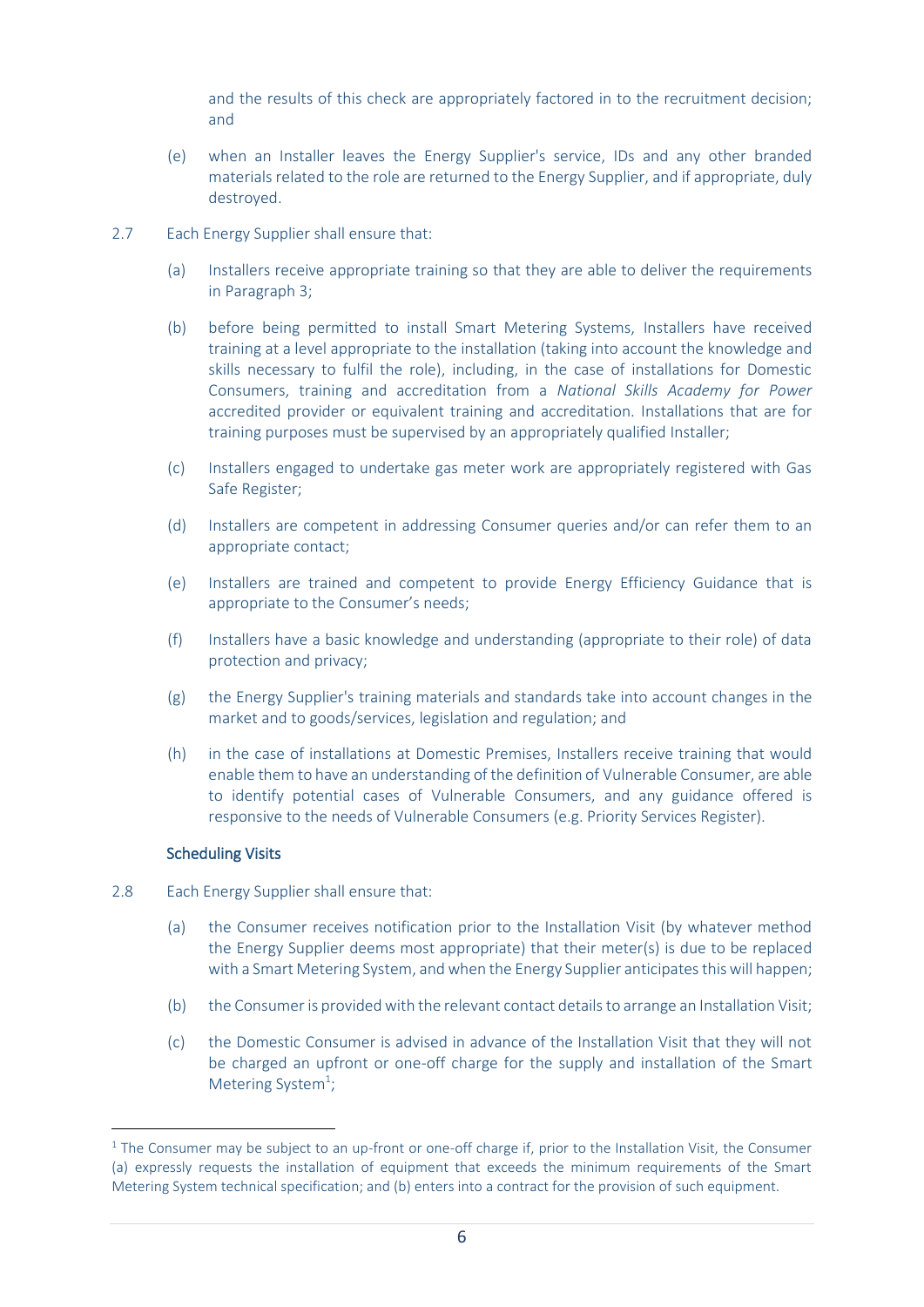- <span id="page-6-0"></span>(d) for Micro Business Consumers, where there is a charge for the Smart Metering System and installation, the Consumer is advised prior to the Installation Visit;
- (e) where an installation appointment has been agreed with the Consumer, the date and time band is confirmed with the Consumer, by any appropriate media prior to the Installation Visit;
- <span id="page-6-1"></span>(f) when scheduling an Installation Visit, the Energy Supplier will accommodate reasonable Consumer requirements (e.g. any arising from specific cultural traditions or religious beliefs, the needs of Vulnerable Consumers, the needs of domestic residents at the property of a Micro Business Consumer, the needs of Micro Business Consumers at protected sites<sup>2</sup>, or any operational business needs of a Micro Business Consumer);
- (g) where possible, the Consumer is notified in advance as to how many personnel will attend the Installation Visit, and if a third-party organisation is being used, and the name of the organisation;
- (h) if the first appointment offered for an Installation Visit is inconvenient, the Consumer is made aware of the range of installation appointment time bands that the Energy Supplier operates and that are available to the Consumer;
- (i) if the Consumer requests to cancel or reschedule an Installation Visit, that is accommodated (in line with existing policies and processes)<sup>3</sup>;
- (j) the Consumer is informed about their rights in relation to the installation appointment, where relevant<sup>4</sup>;
- (k) where appropriate, the Consumer is alerted to the Energy Supplier's password scheme, for example Consumers on the Priority Services Register or other circumstances where it appears appropriate;
- (l) its communications regarding the Installation Visit should clearly explain to the Consumer what the Installation Visit will entail (including the need for the Consumer to be at the premises<sup>5</sup>, an indication as to how long a typical Installation Visit takes, that safe access, working conditions, and access to the meter will be required, that the gas and/or electricity supply will be shut off, that the operation of the Smart Metering System will be demonstrated, and that Energy Efficiency Guidance will be offered);
- (m) where both fuels are supplied by one Energy Supplier (or Energy Suppliers in the same Energy Company Corporate Group), all reasonable steps shall be taken to exchange both meters at the same Installation Visit. In instances where this may not be possible, the Energy Supplier will provide an explanation to the Consumer and advise what will happen;

<sup>2</sup> Protected sites are those that are defined as a category A or B gas priority site under the emergency arrangements. They are sites that get left on gas in an emergency as shutting them down would endanger life. This includes hospitals, care homes etc.

<sup>3</sup> No charge will be incurred if more than two Working Days' notice is given. The Energy Supplier must make clear to the Consumer during the pre-installation period, any charges that may be applied if the Consumer cancels or reschedules an Installation Visit.

<sup>4</sup> This is as may be set out in regulations made by the Authority under section 33A, 33AA, 33AB, 33D or 47 of the Gas Act 1986 and/or section 39, 39A, 39B, 42A or 60 of the Electricity Act 1989.

<sup>5</sup> Except for situations where work can be carried out without the Consumer being present, for example; the replacement of tampered meters or aspects of an Installation Visit carried out in Proactive Install and Leave instances.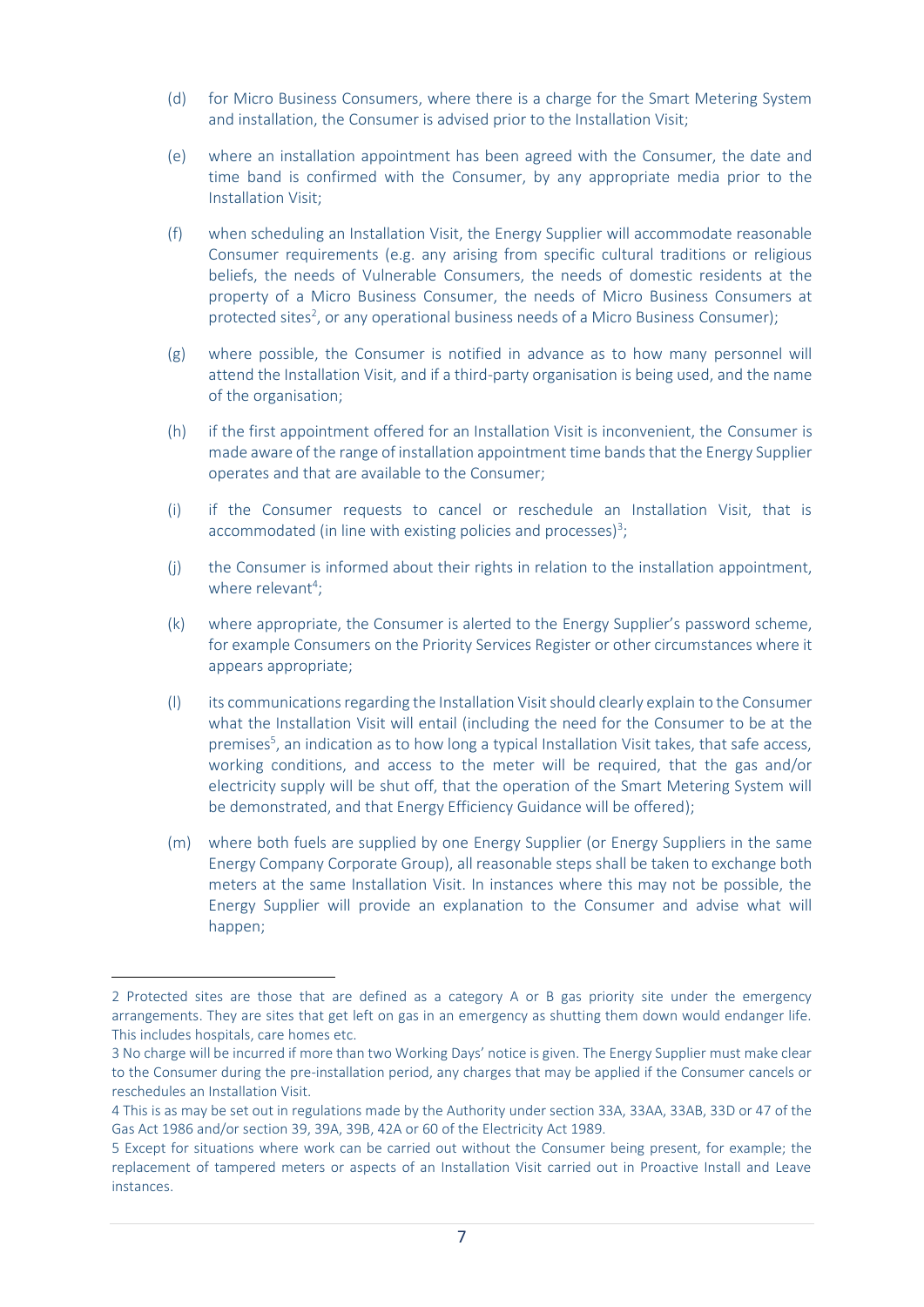- (n) at sites where different Energy Suppliers (that are not in the same Energy Company Corporate Group) supply the electricity and gas, the Energy Supplier will advise the Consumer that the installation of the Smart Metering System may be undertaken on two separate Installation Visits, which meter they are replacing and that the individual Energy Suppliers will make their own contact arrangements; and
- (o) for an Installation Visit that is being scheduled for housing that is known to be sheltered accommodation, approval should be gained from the warden, or other person in authority before making approaches to the residents.
- 2.9 When arranging an appointment for an Installation Visit, all reasonable endeavours will be used (by checking records and through discussion with the Consumer), to identify whether the Consumer has specific needs, such as visual impairment, hearing impairment, low levels of literacy, or other known characteristics of a Vulnerable Consumer. Where it is identified that the Consumer is a Vulnerable Consumer and that has not previously been recorded, it is to be notified to the appropriate Energy Supplier personnel to be recorded and where appropriate, the installation appointment should be arranged with the carer or the person with legal responsibility over the Consumer, and they should be present during the Installation Visit (if required or requested by the Consumer).

# <span id="page-7-0"></span>3 Installation Visits

- 3.1 Each Energy Supplier shall ensure that:
	- (a) the Installer maintains a suitable standard of presentation when attending the Consumer premises, for example is suitably attired;
	- (b) the Installer is courteous and professional:
	- (c) on attending the Consumer premises, the Installer identifies themselves and the Energy Supplier they represent, and states the purpose of the visit. The Installer will show a valid identity card which clearly displays the Energy Supplier's name (or the Energy Supplier's contractor's name), contact phone number, and the Installer's name and photograph;
	- (d) the Consumer is able to check the validity of the identity card with the Energy Supplier;
	- (e) where the Energy Supplier operates a password scheme, the Installer will use the password when one has been requested by the Consumer;
	- (f) the Installer carries the Gas Safe Registration ID Card when undertaking work on gas Smart Metering System installations. Where the Installer does not have their Gas Safe ID Card, the Consumer is able to check the validity of the Gas Safe Registration of that Installer with Gas Safe. 6
	- (g) on occasions where more than one person attends the Installation Visit, e.g. with a mentor/trainee/auditor, all personnel are to present a valid identity card and each person's role is clearly explained to the Consumer;
	- $(h)$  a site inspection<sup>7</sup> is undertaken before commencing any work at the Installation Visit and the Consumer is advised that the inspection will take place;
	- (i) the Consumer premises is left in a similar state as found as far as is reasonably possible;

<sup>&</sup>lt;sup>6</sup> The Installer will provide Gas Safe contact details when requested by the Consumer.

<sup>7</sup> MCoP section 7.3; Pre-Installation Procedures and MOCoP 1.1.6 Assessment on Site of Risks to Safety.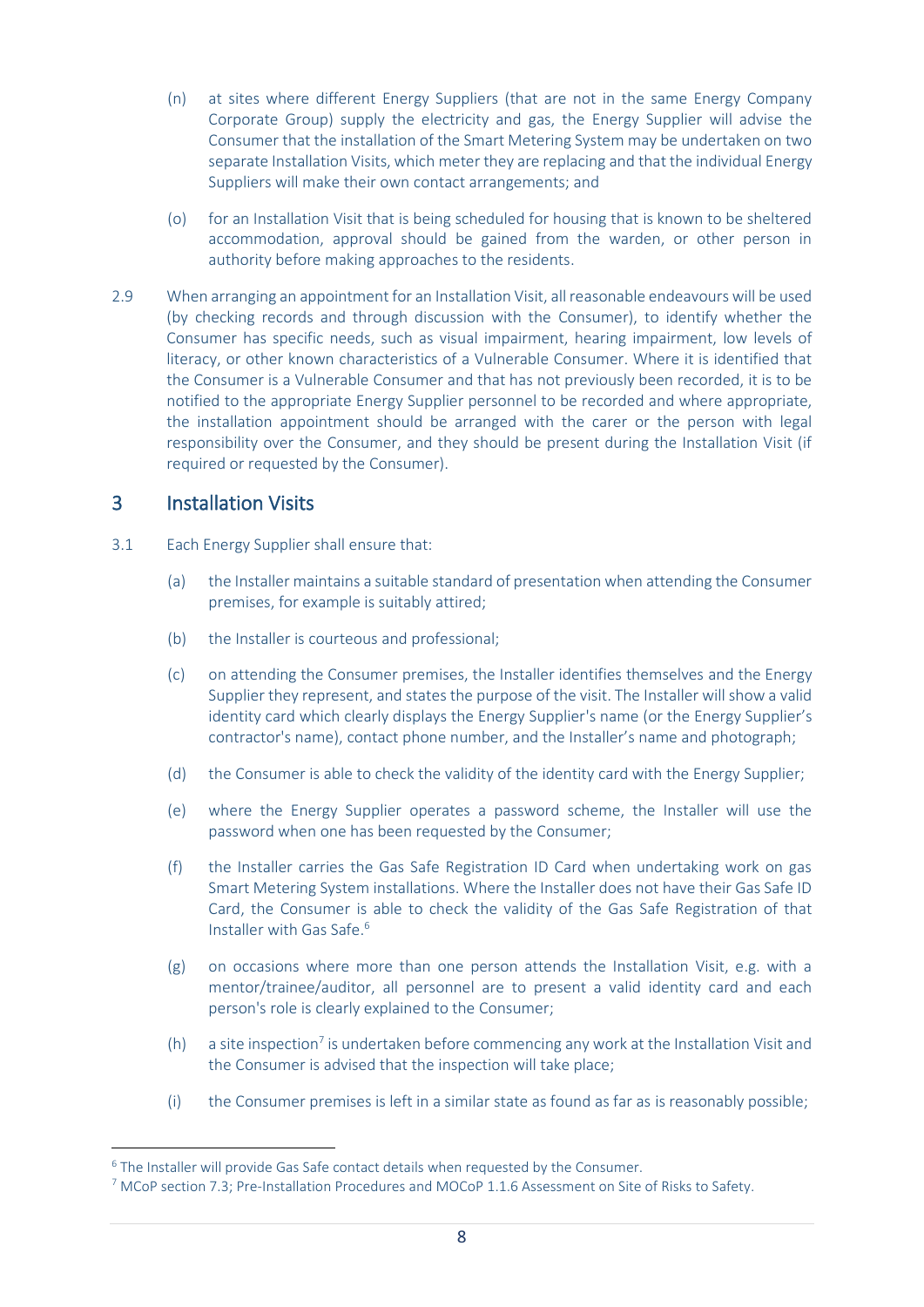- (j) ahead of any work starting, if the proposed meter location or configuration is different from existing, the Installer will discuss with the Consumer where the meter and communications module can be installed. <sup>8</sup> Work is not to commence without the Consumer's agreement;
- (k) a record is maintained of which Installer visited the Consumer;
- (l) processes are maintained for managing abortive or no access Installation Visits, so that the Consumer can be made aware that the Installation Visit has failed, the reasons for the failure, what happens next, and what action(s) the Consumer can take;
- (m) no aspect of the Smart Metering System installation is undertaken (at an occupied premises) on occasions when the Consumer is not in attendance, except for situations where work can be carried out without the Consumer being present, for example; the replacement of tampered meters or aspects of an Installation Visit carried out in Proactive Install and Leave instances;
- (n) where meters are to be installed in sheltered housing (where it is known), approval should be gained from the warden, or other person in authority before making approaches to the residents;
- (o) on occasions where the Consumer has requested or requires a carer or other adult who has legal responsibility over them to be present, and they are not, no aspect of the Smart Metering System installation is to be undertaken;
- (p) in Domestic Premises, where potential cases of Vulnerable Consumers are identified during the Installation Visit, they are to be reported to the appropriate Energy Supplier personnel;
- <span id="page-8-0"></span>(q) when undertaking an installation for a Micro Business Consumer that will impact the supply and the resident present has specific needs or, is identified as a Vulnerable Consumer, the Energy Supplier will take all reasonable steps to minimise the impact on the resident;
- (r) taking account of the circumstances of the installation, the Installer gives the Consumer guidance on electrical safety, for example not storing objects too close to the meter;
- (s) taking account of the circumstances of the installation, for gas Smart Metering System Installation Visits, the Installer informs the Consumer about the dangers of carbon monoxide (CO) and the need to regularly have all gas appliances serviced and checked by a Gas Safe Registered engineer;
- (t) the Consumer is made aware of who to contact after the Installation Visit for further information in relation to the Smart Metering System for support, query resolution, or to provide feedback (verbally or in writing), and non-premium rate helpline numbers are provided; and
- (u) the Consumer is made aware of any additional sources of help and information, including from independent and impartial sources, help-lines, websites and other appropriate organisations able to offer assistance. This could include any centrally co-ordinated

<sup>&</sup>lt;sup>8</sup> If the Consumer requests to have the Smart Metering System installed in a different location, they may incur cost for the work. If the Consumer will incur cost for the work, they will be made aware of this, and the Energy Supplier will enter into a contract with the Consumer in respect of the activity prior to the Installation Visit. Charging will not occur to recover costs directly associated with a standard installation.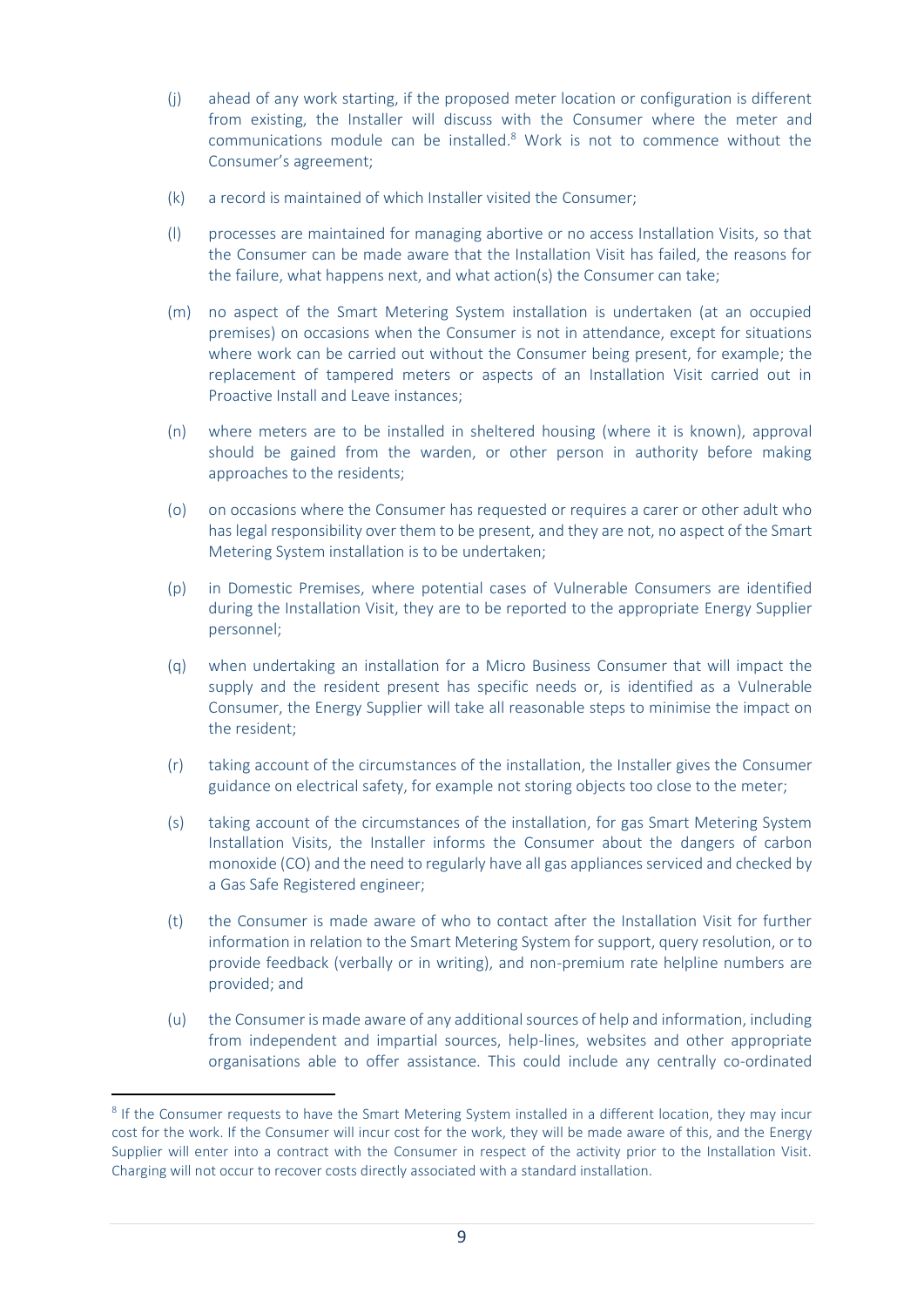consumer engagement programme (related to smart metering or energy efficiency information, goods and services).

### Testing the System

3.2 The Energy Supplier shall take appropriate steps to ensure the full Smart Metering System is operating correctly, including WAN, HAN and IHD (if provided).

## In-Home Display (IHD)

- <span id="page-9-0"></span>3.3 In the case of Domestic Consumers, each Energy Supplier shall ensure that an IHD is offered at the Installation Visit and if accepted, installed in an appropriate location, taking into account Consumers with specific needs e.g. mobility issues, and set up as far as practicable to meet the needs of the household e.g. tariff and payment type.
- 3.4 In the case of Domestic Consumers, each Energy Supplier shall record instances where the Consumer has opted not to take an IHD.
- 3.5 An IHD does not have to be offered to Micro Business Consumers. Where an IHD is provided to a Micro Business Consumer, Paragraph 3.8(a) shall apply.
- 3.6 Paragraph 3.3 does not apply where the Energy Supplier is derogated from the requirement to offer an IHD pursuant to and in accordance with an Alternative Display Direction.
- <span id="page-9-1"></span>3.7 Paragraph 3.4 does not apply where the Energy Supplier has provided an Alternative Display in accordance with an Alternative Display Direction.

### Demonstrating the System to the Consumer

- <span id="page-9-2"></span>3.8 The Energy Supplier shall ensure that:
	- (a) use of the Smart Metering System is demonstrated to the Consumer in a clear and accurate manner, which is easy to understand, including what information is available from the Smart Metering System, how this can be accessed, and use of the IHD (where provided);
	- (b) where a Smart Metering System is to be operated in Prepayment mode, the Consumer is provided with a demonstration of the Prepayment functionality, including, where appropriate, tariff detail, debt screens, releasing emergency credit and re-enabling supply, and guidance (with demonstrations where possible) on getting credit and the topping up process;
	- (c) instructions in a written or other suitable material format, on how to use the Smart Metering System and IHD (if provided), are left with, or sent to the Consumer;
	- (d) when demonstrating the Smart Metering System to a Consumer, the demonstration is informed by any specific needs such as visual impairment, hearing impairment, low levels of literacy, or other known characteristics of a Vulnerable Consumer;
	- (e) if the Consumer requires or has requested someone to be present at the Installation Visit in accordance with Paragraph 2.9, for example, if the Consumer is known to be a Vulnerable Consumer or hasspecific needs, that person is included in the Smart Metering System demonstration; and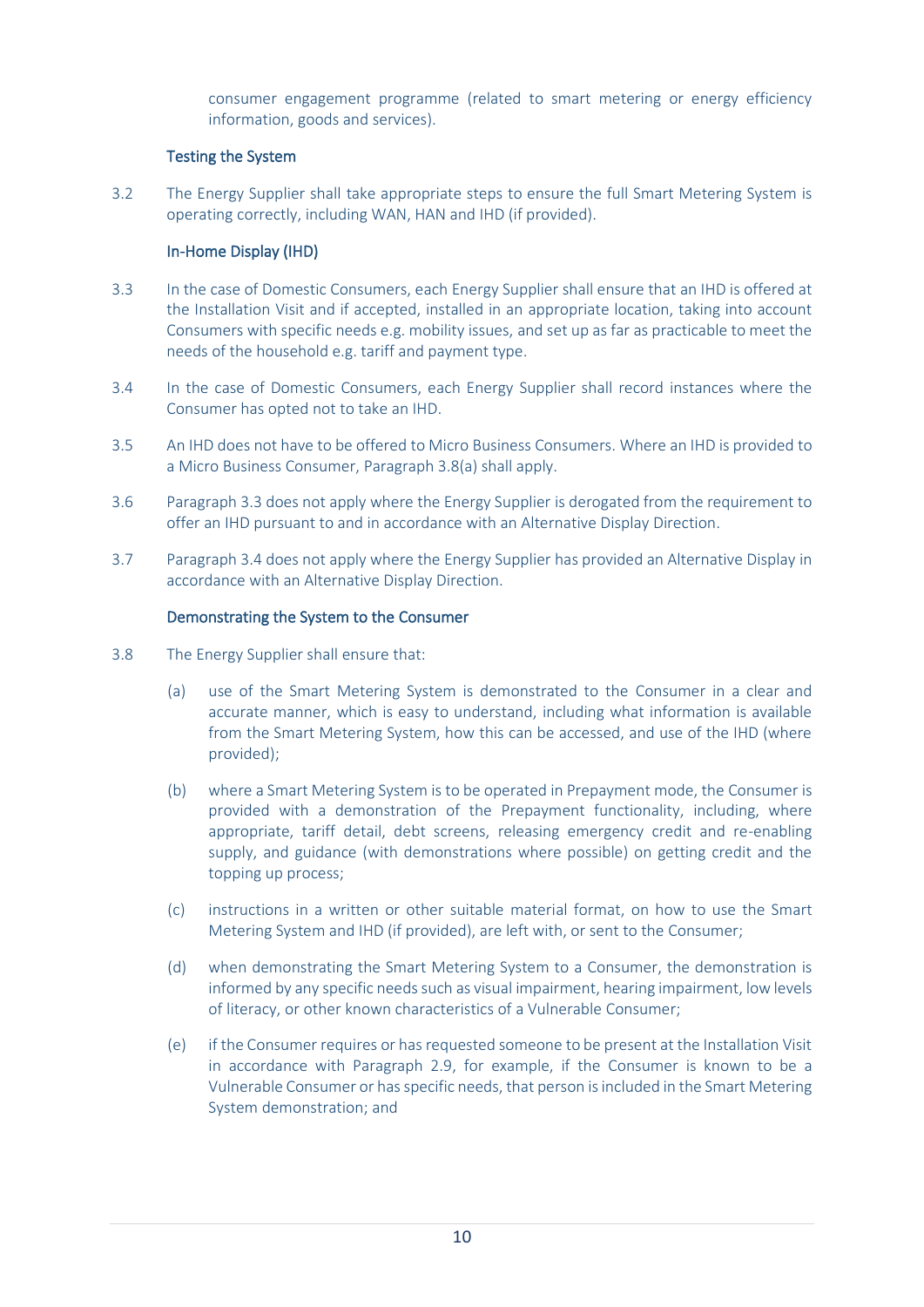(f) any information provided is available in a variety of media and in a format appropriate to or tailored for groups with specific needs such as visual impairment, hearing impairment, low levels of literacy, or other known characteristics of a Vulnerable Consumer.

### Provision of Energy Efficiency Guidance

- <span id="page-10-0"></span>3.9 Each Energy Supplier shall ensure that:
	- (a) Energy Efficiency Guidance is offered to the Domestic Consumer at the Installation Visit;
	- (b) Energy Efficiency Guidance is offered to a Micro Business Consumer at a time appropriate to their needs, whether before, during, or after the Installation Visit. Energy Efficiency Guidance shall be offered to the Micro Business Consumer, not to Vulnerable residents (where identified) at those sites;
	- (c) the Energy Efficiency Guidance provides the Consumer with information and advice about their Smart Metering System and how they can use their Smart Metering System to improve their energy efficiency. The Consumer is also directed to additional, impartial sources of information that might, for example, include generic information about the Energy Company Obligation (ECO);
	- (d) Energy Efficiency Guidance offered to the Consumer complements any Consumer engagement campaign co-ordinated by Smart Energy GB;
	- (e) Energy Efficiency Guidance and materials are provided in a format that is suitable for the needs of the Consumer that has specific needs such as visual impairment, hearing impairment, low levels of literacy, or other known characteristics of a Vulnerable Consumer;
	- (f) where possible, when giving Energy Efficiency Guidance to a Vulnerable Consumer or a Consumer with specific needs, appropriate steps are taken to ensure a carer or the person with legal responsibility over the Consumer is present (if required or requested by the Consumer in accordance with Paragraph 2.9);
	- (g) where the Consumer requests energy efficiency information over and above the Energy Efficiency Guidance provided at the Installation Visit, the Consumer is given appropriate details of where and how they can obtain tailored or suitable advice; and
	- (h) where the Consumer requests Energy Efficiency Guidance to be given at a later date, the Energy Supplier records this and follows it up as appropriate.

## Marketing

- 3.10 Each Energy Supplier engaging in Marketing activity at the Installation Visit, shall ensure that:
	- (a) consent has been obtained from the Domestic Consumer prior to the Installation Visit (for chargeable goods and services only). Energy Suppliers may conduct Marketing to Micro Business Consumers without obtaining prior consent. Consent can be secured by any appropriate, recordable method that allows a freely given and specific indication of the Domestic Consumer's wishes, e.g. by telephone, text, in writing, or electronically (web-form or email) $9$ ;

<sup>&</sup>lt;sup>9</sup> The Energy Supplier must also inform the Consumer that they are under no obligation to receive Marketing.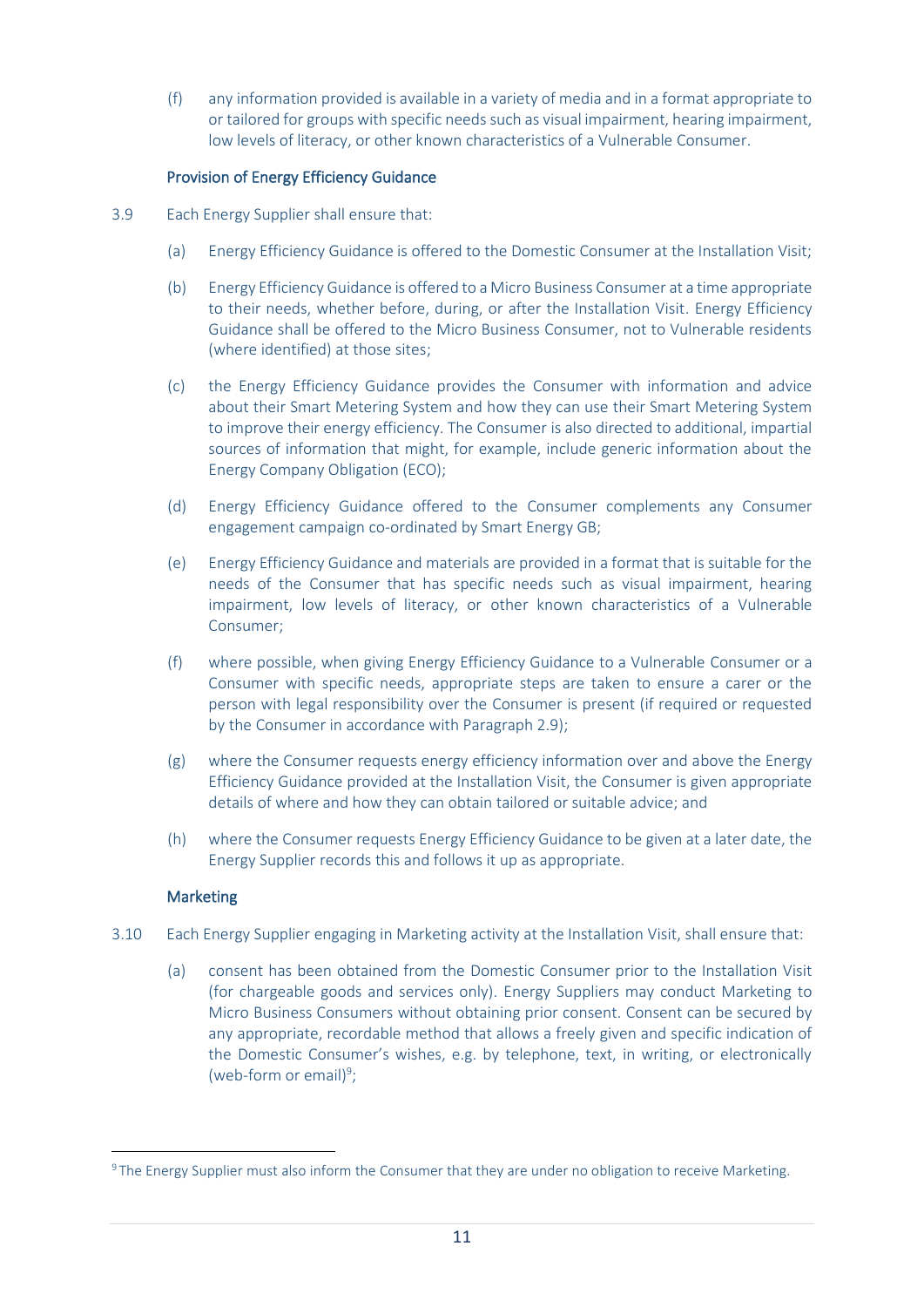- (b) the Marketing discussion is ended immediately at the Consumer's request or if the Consumer indicates that it is inconvenient, unwelcome or inappropriate;
- (c) when obtaining prior consent from a Domestic Consumer to engage in Marketing at the Installation Visit, the Energy Supplier must specify the type of goods and services that may be discussed during such Marketing;
- (d) Marketing is conducted in a fair, transparent, appropriate and professional manner;
- (e) the Consumer's inexperience, vulnerability, credulity or loyalties are not exploited;
- (f) no high-pressure tactics are used;
- (g) details of the goods or services offered are accurately presented and the benefits are not over stated, including any possible constraints on Interoperability;
- (h) credible information is provided (drawn from relevant evidence) of performance of energy efficiency goods or services;
- (i) Marketing support materials do not give false or misleading information;
- (j) it is explained to the Consumer that only the goods and services available from (or through) the Energy Supplier are being offered, and that others are available;
- (k) for a Domestic Consumer that wants to know more about a Energy Supplier's propositions, but has not given prior consent for Marketing at the Installation Visit, the Energy Supplier can leave the Consumer with written information, so that they can initiate further contact with the Energy Supplier or agree that the Energy Supplier will contact the Consumer at a future date to follow-up the discussion $^{10}$ ; and
- (l) referrals should be followed up after a minimum period of two Working Days (unless the Consumer requests earlier action), allowing the Consumer time to explore alternatives and compare the prices they are being offered.

#### Sales

- 3.11 For a Domestic Consumer, no Sales transactions are to be concluded at the Installation Visit.
- 3.12 Energy Suppliers engaging in Sales transactions (Micro Business Consumer only) at the Installation Visit, must ensure that:
	- (a) the key terms and conditions of any agreement or contract are explained, including the Consumer's right to cancel the contract and the period within which this can be done without penalty;
	- (b) Sales are conducted in a fair, transparent, appropriate and professional manner;
	- (c) a Consumer's inexperience, vulnerability, credulity or loyalties are not exploited;
	- (d) no high-pressure tactics are used;
	- (e) the discussion is ended immediately at the Consumer'srequest or if the Consumer clearly indicates that contact is inconvenient, unwelcome or inappropriate;

<sup>&</sup>lt;sup>10</sup> Energy Suppliers must maintain an auditable record of instances where they have agreed to contact the Consumer at a future date to follow up the discussion.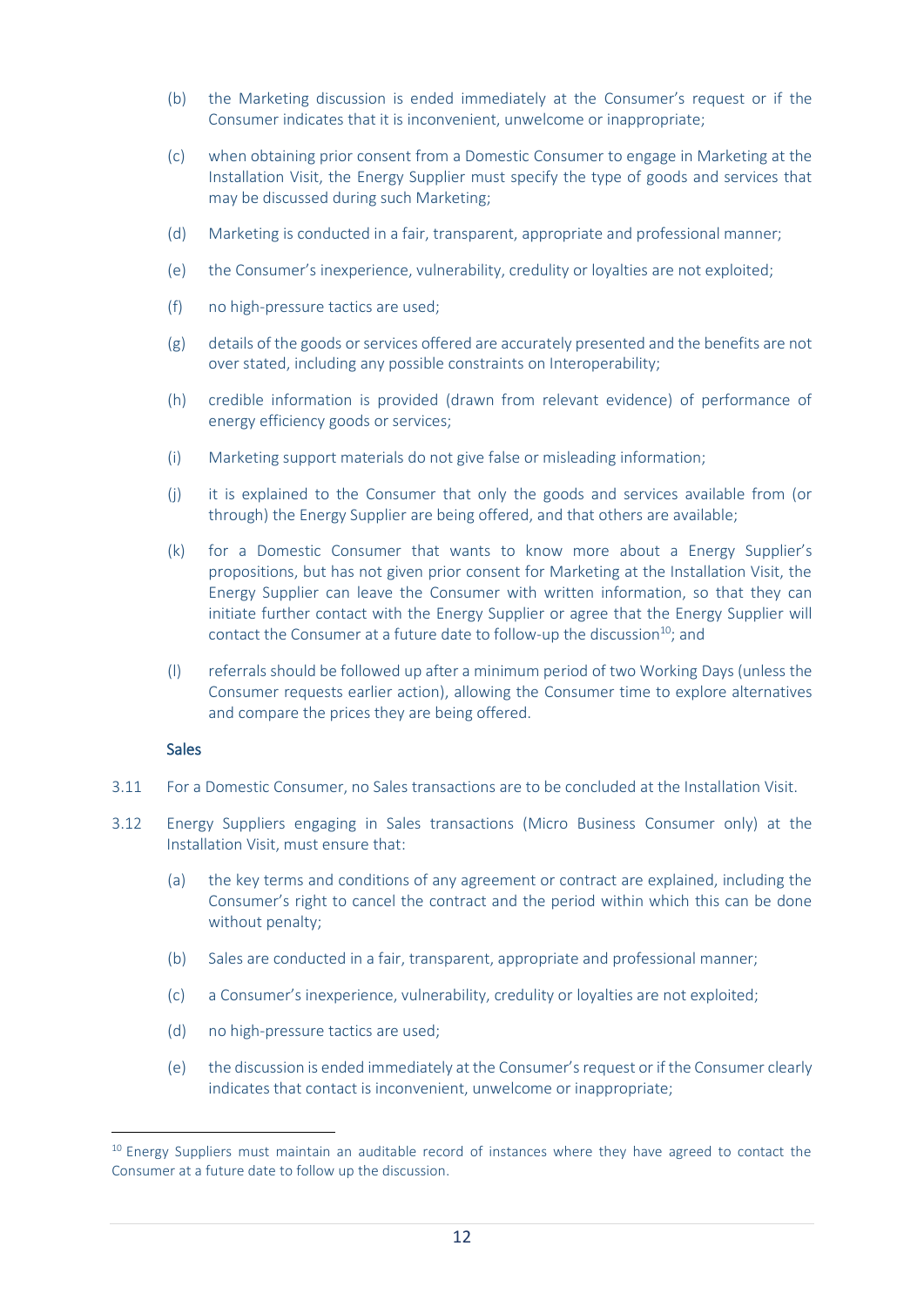- (f) it is explained to the Consumer that only the goods and services available from (or through) the Energy Supplier are being offered, and that others are available;
- (g) details of the goods or services offered are accurately presented and the benefits are not over stated, including any possible constraints on Interoperability;
- (h) a credible written estimate is provided (drawn from relevant evidence) of performance of energy efficiency goods or services; and
- (i) Sales support materials must not give false or misleading information.

#### Incomplete Installations

- 3.13 For an installation that cannot be commenced or completed during the Installation Visit, each Energy Supplier shall ensure that:
	- (a) the Consumer is made aware of the reason(s) the installation could not be completed, for example if the site inspection highlighted areas for concern or in Reactive Install and Leave and Proactive Install and Leave instances;
	- (b) the site is left in a safe state before departing; and
	- (c) it has processes in place for re-arranging the Installation Visit, if required and clearly and accurately communicating to the Consumer when the Smart Metering System installation is complete.

## <span id="page-12-0"></span>4 Post Installation

- 4.1 Each Energy Supplier shall ensure that:
	- (a) the Consumer has the means available for providing feedback on their experience of the Installation Visit (for example, in the form of an addressed and franked feedback card, via a website, or verbally to a representative of the Energy Supplier); and
	- (b) this information is taken into account for future Installation Visits and, where appropriate, adjustments are made to Energy Supplier policies and processes.

### Fault Resolution

- 4.2 Each Energy Supplier shall ensure that:
	- (a) if a fault is identified with the Smart Metering System during the Installation Visit, the Consumer is made aware of the problem, what the resolution is likely to be, who will be resolving the fault, and the approximate timescales of the resolution;
	- (b) the Consumer is provided with contact details for additional information related to the Smart Metering System fault, for example should they wish to check progress;
	- (c) it is made clear to the Consumer that they will not be charged for rectifying the Smart Metering System fault;
	- (d) information is provided as to who the Consumer is to contact if they identify a fault with the Smart Metering System;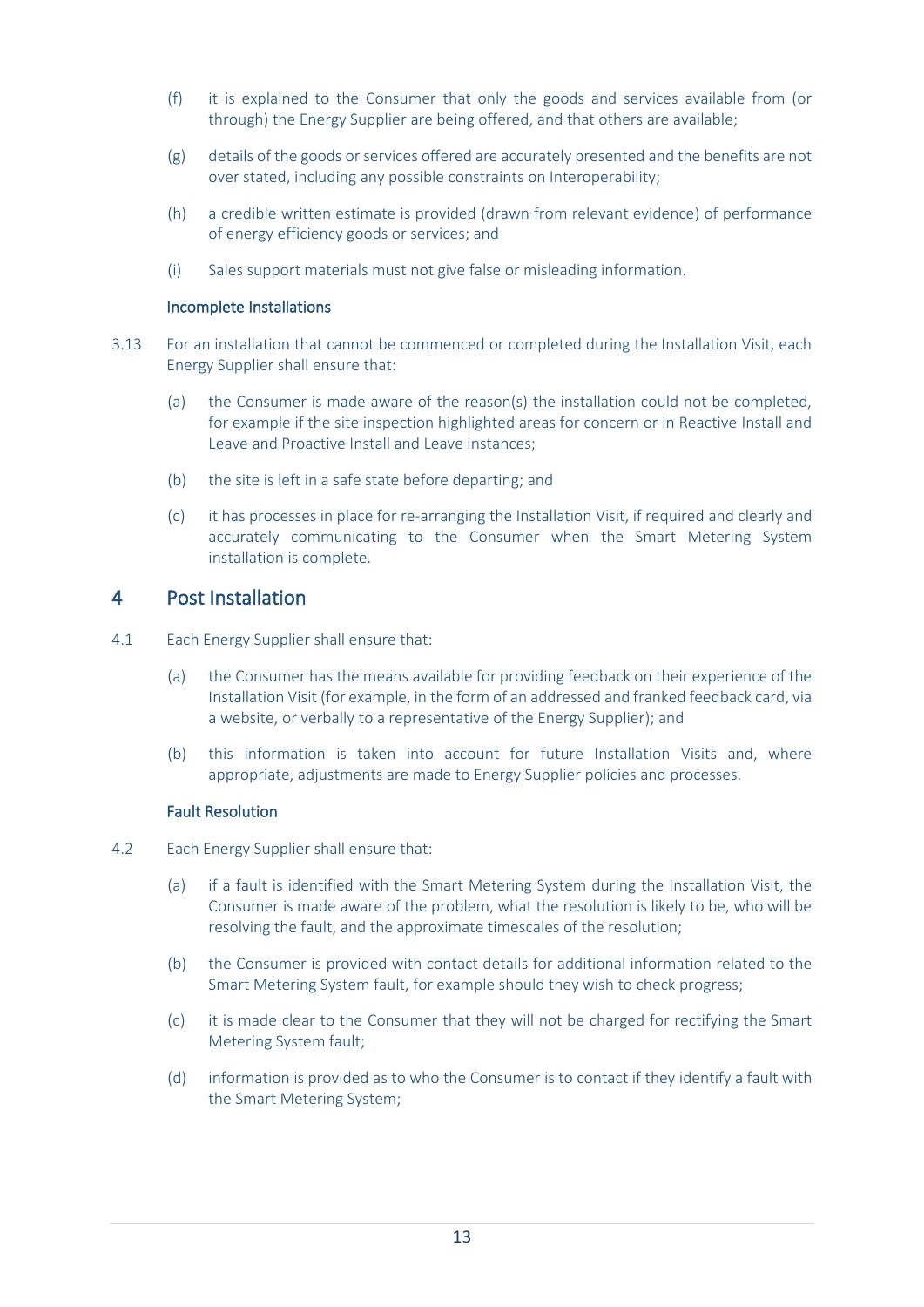- (e) if the IHD, if provided, is found to be faulty within 12 months of Installation, the IHD is either repaired or replaced $11$ ; and
- (f) the Consumer is informed about their rights in relation to components of the Smart Metering System that are identified to be faulty.

### Complaint Resolution

- 4.3 The Consumer should have clarity as to whom to go to if they have queries or problems and where they can get redress. Each Energy Supplier shall ensure that:
	- (a) complaint handling and redress systems with appropriately trained staff are in place;
	- (b) the Energy Supplier that receives any complaint related to the Installation Visit makes all reasonable endeavours to investigate the Consumer's concerns and takes appropriate steps to resolve the issue;
	- (c) suitable operational arrangements are in place to ensure that complaints are addressed in a timely manner; and
	- (d) requirements or obligations in relation to the reporting of the nature of complaints regarding the Installation Visit are complied with.

# 5 Independent Audit of Compliance

- 5.1 Unless previously subject to an audit of compliance under the Smart Metering Installation Code of Practice or this Code, each Energy Supplier with over 10,000 electricity and/or gas Consumers who are either Domestic Consumers or Micro Business Consumer shall undergo a compliance audit, to provide assurance that processes are in place to enable compliance with all relevant aspects of this REC Schedule.
- 5.2 RECCo shall contract with one or more service providers for provision of the independent audit of compliance. RECCo shall ensure that such contract is consistent with the description set out in the Smart Meter Installation Auditor Service Definition. Where necessary, RECCo shall exercise its rights under the service provider contract to ensure that the contract remains consistent with the requirements of this Code.
- 5.3 Costs for the independent audit of compliance will be borne directly by the individual Energy Supplier being audited.

## Pre-Notification

5.4 An Energy Suppliershall use reasonable endeavours to send a notification to the Code Manager up to six months in advance of when it expects to be ready to be audited.

### Audit Initiation

5.5 An Energy Supplier shall notify the Code Manager when it is ready to be audited and shall take all reasonable steps to ensure that its audit is completed within six months of installing 1,500 Smart Metering Systems.

<sup>&</sup>lt;sup>11</sup> The licensee need only do this where in its reasonable opinion it is satisfied that the fault in the IHD or Smart Metering System is not due to a failure by the Domestic Consumer to take all reasonable steps to keep the IHD or Smart Metering System in good working order.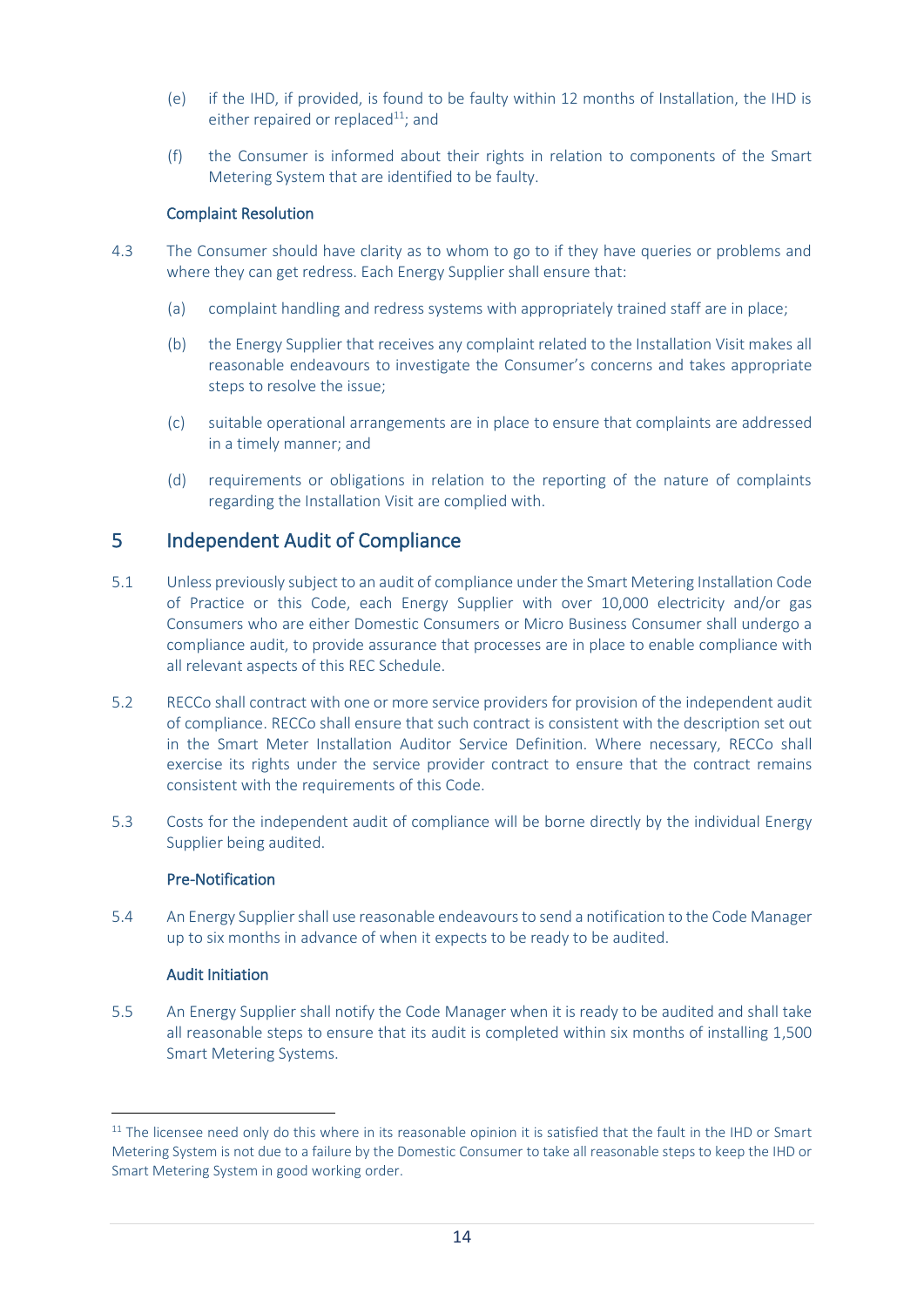- 5.6 Within 5 Working Days of the notice described in Paragraph 5.5, the Code Manager shall issue the Smart Meter Installation Auditor with an application for audit, containing the Energy Supplier's contact details, and a date by which the audit is to be carried out. The Code Manager shall also confirm, to the respective Energy Supplier, the receipt of the notification and that the application has been forwarded to the Smart Meter Installation Auditor, who shall subsequently contact the Energy Supplier.
- 5.7 Within 10 Working Days of receipt of an application described in Paragraph 5.6, the Smart Meter Installation Auditor shall:
	- (a) acknowledge receipt of the application to the Code Manager;
	- (b) agree the audit dates with the Energy Supplier, including when the initial findings report will be provided; and
	- (c) confirm an estimate of the applicable charges.
- 5.8 The audit activities shall commence within 60 Working Days of receipt of the application, unless otherwise agreed with the Code Manager.
- 5.9 The audit activities shall not commence within 20 Working Days of initial contact from the Smart Meter Installation Auditor, unless otherwise agreed with the Energy Supplier.
- 5.10 Where an Energy Supplier fails to confirm the audit dates with the Smart Meter Installation Auditor, within 20 Working Days of initial contact by the Smart Meter Installation Auditor, the Smart Meter Installation Auditor will advise the Code Manager. The Code Manager will advise the REC Performance Assurance Board of this failure at the next convened meeting.

### Audit

5.11 In respect of the audit, the Energy Supplier shall ensure appropriate staff are available and be ready to provide demonstrable evidence of compliance with this REC Schedule.

### Audit Completion

- 5.12 Following completion of an audit, the Smart Meter Installation Auditor will bilaterally meet with the Energy Supplier to share initial findings. This will include:
	- (a) setting out how they have assessed evidence of compliance against each relevant clause of this REC Schedule;
	- (b) discussing with the Energy Supplier where non-compliances have been identified; and
	- (c) discussing with the Energy Supplier where observations have been identified.

### Audit Reporting

- <span id="page-14-0"></span>5.13 An initial findings report will be issued to the Energy Supplier by the Smart Meter Installation Auditor within 10 Working Days of the initial findings being shared with the Energy Supplier, as defined in Paragraph 5.12. This report will detail whether the Energy Supplier is compliant with each relevant requirement and if not, its rationale for stating that the Energy Supplier is not compliant.
- 5.14 The Energy Suppliershall have no more than 20 Working Days from receipt of the initial findings report to provide any response to the Smart Meter Installation Auditor. Where noncompliances have been identified, the Energy Supplier's response should detail whether it agrees that it is not compliant (and if not, provide further evidence / rationale to support its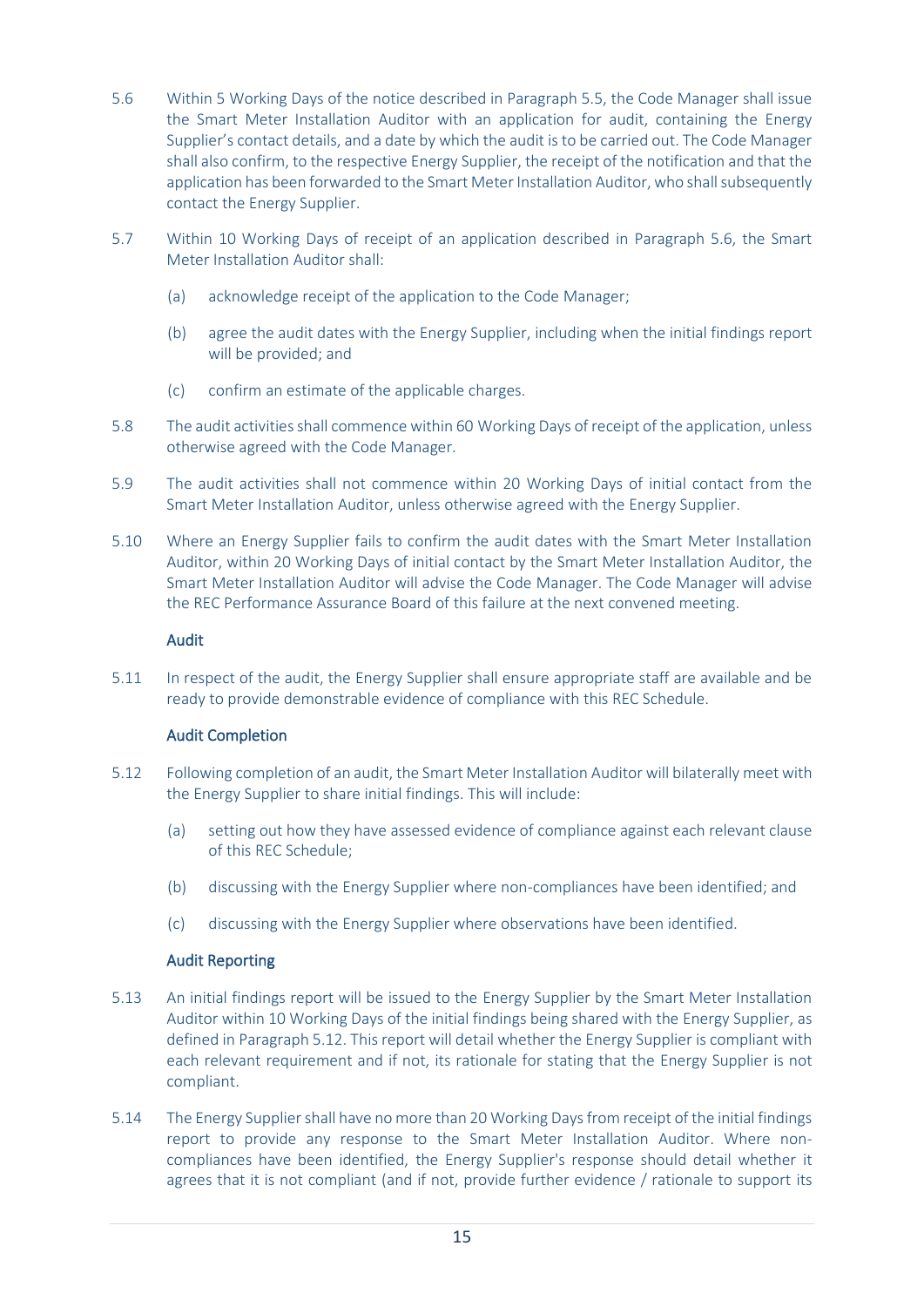view). Where the Energy Supplier agrees that it is non-compliant, it shall resolve the noncompliance or provide a rectification plan setting out how the non-compliance will be resolved. The Energy Supplier's comments and proposed rectification plans should be provided within this 20 Working Day period as there will be no further opportunities to provide comments to the Smart Meter Installation Auditor.

- 5.15 Within 5 Working Days from the end of the Energy Supplier's initial findings response period, detailed within Paragraph 5.14, or receipt of a response from the Energy Supplier, the Smart Meter Installation Auditor shall produce a final audit report.
- 5.16 For each relevant requirement in this REC Schedule, the final audit report shall state:
	- (a) whether the Energy Supplier was compliant;
	- (b) if the Energy Supplier was compliant, whether any observations were identified in order for the Energy Supplier to improve its processes; and
	- (c) if the Energy Supplier was not compliant, the Energy Supplier's response to the initial findings report, whether the non-compliance has been rectified or whether a suitable rectification plan has been provided.
- 5.17 The final audit report shall be issued to the respective Energy Supplier and the Code Manager.
- <span id="page-15-0"></span>5.18 The Code Manager shall send a copy of each final audit report to the REC Performance Assurance Board within 5 Working Days of receipt (and at the same time to the Authority, until such time as the Authority confirms in writing that it does not require copies of such reports).
- 5.19 The Smart Meter Installation Auditor shall also provide the Code Manager with monthly reports, detailing the activity and status of the audit process. The Code Manager shall provide these reports to the REC Performance Assurance Board for review at its next scheduled meeting.
- 5.20 The information contained within the report to the REC Performance Assurance Board will include:
	- (a) number of completed audits during the reporting period;
	- (b) percentage of compliant and non-compliant audit outcomes during the reporting period;
	- (c) number of audits currently ongoing or scheduled;
	- (d) number of outstanding non-compliances; and
	- (e) for non-compliant audits the report will summarise actions taken and progress towards rectification.

### Corrective Actions

- 5.21 Each Energy Supplier is responsible for implementing any corrective actions agreed as part of the audit process and arranging for the Smart Meter Installation Auditor to carry out an assessment on these corrective actions.
- 5.22 Upon receipt of the notification of a Energy Supplier's corrective actions, the Smart Meter Installation Auditor shall agree with the Energy Supplier the extent of further assessment and determine whether an additional site visit is necessary.
- 5.23 The Smart Meter Installation Auditor shall agree with the Energy Supplier: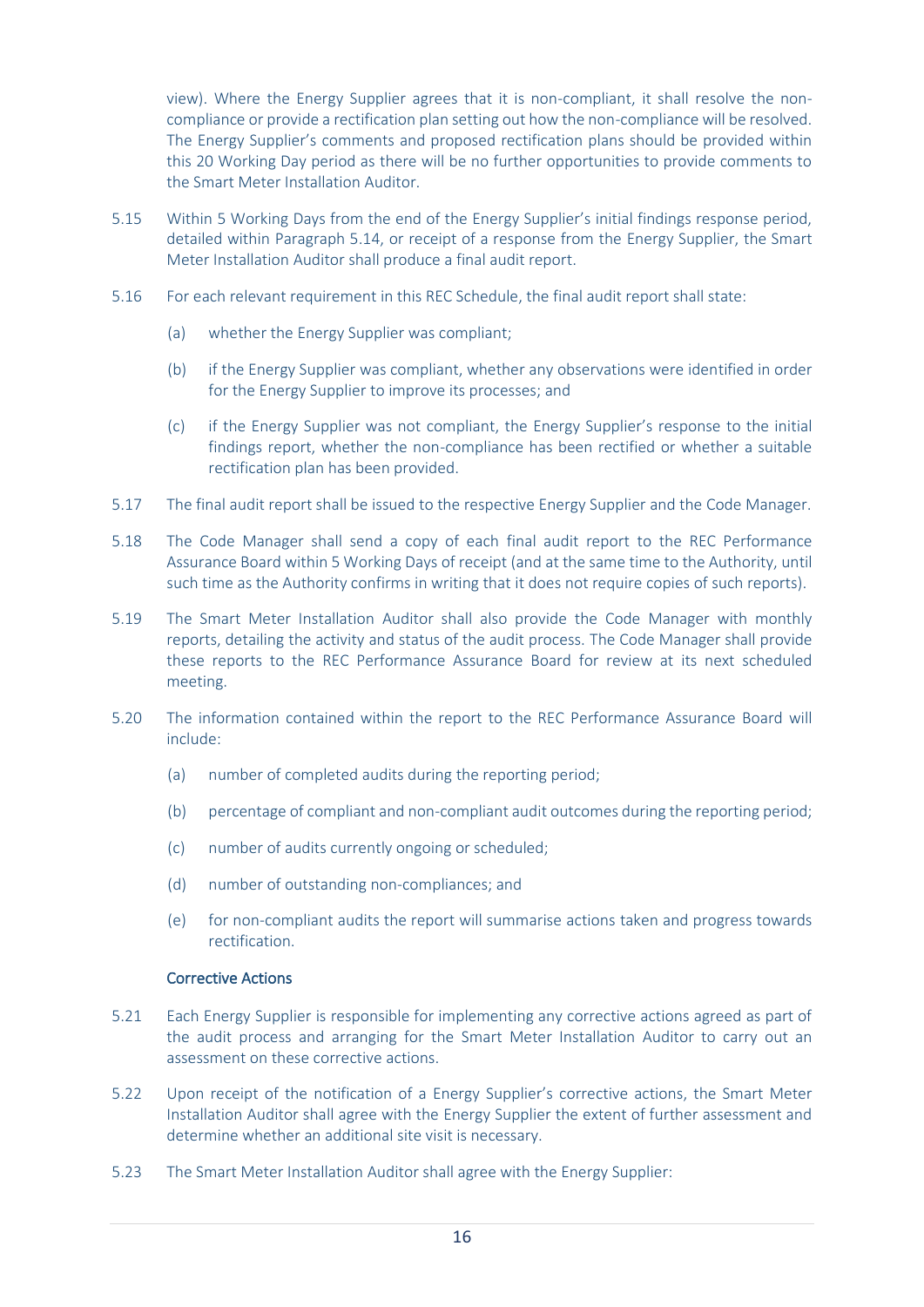- (a) the length and scope of corrective action assessment;
- (b) key dates;
- (c) terms and contract; and
- (d) estimate of additional charges.
- 5.24 On agreement, a corrective action assessment schedule will be developed and provided to the Energy Supplier and the Code Manager.
- 5.25 The Smart Meter Installation Auditor will carry out an assessment against non-compliances identified within the final audit report.
- 5.26 On completion of the corrective action assessment, the process defined in Paragraphs [5.13](#page-14-0) to [5.18](#page-15-0) will be followed for the areas of non-compliance.

## 6 Consumer Surveys

- 6.1 Subject to the minimum sample thresholds set out in Appendix A, Consumers will be surveyed by a suitably qualified independent Smart Meter Installation Survey Organisation to monitor individual Energy Supplier's compliance against this REC Schedule.
- 6.2 Each Energy Supplier shall procure its own Smart Meter Installation Survey Organisation and provide Consumer data (for all completed installations except for those installations which include the provision, by the Energy Supplier to the Consumer, of an Alternative Display) to the independent Smart Meter Installation Survey Organisation.
- 6.3 The independent Smart Meter Installation Survey Organisation shall sample the data and survey the Consumers using the Smart Meter Installation Consumer Survey Specification (see Appendix 1).
- 6.4 Each Energy Supplier shall ensure that its survey results are made available to:
	- (a) the Code Manager;
	- (b) the Energy Supplier's internal resources to facilitate issue resolution; and
	- (c) the Authority and the Smart Metering Implementation Programme (until such time as either or both of them confirm in writing that they do not require copies of the results).
- 6.5 The Code Manager shall provide the results of the Consumer surveys to the REC Performance Assurance Board on an aggregated, anonymised basis. On request by the REC Performance Assurance Board, the Code Manager shall provide non-anonymised survey results to the REC Performance Assurance Board.

#### Publication of Domestic Consumer Survey Reports

- 6.6 The Code Manager shall publish on the REC Portal the results of the first Domestic Consumer Survey Report, setting out survey results from 1 April to 30 June 2021, by the end of September 2021. Thereafter, reports will be published within 3 months of the end of the calendar quarter to which it relates.
- 6.7 Each Domestic Consumer Survey Report will cover a maximum of 12 months on a rolling basis.
- 6.8 The Domestic Consumer Survey Reports published by the Code Manager shall contain aggregated data across all Energy Suppliers, and shall: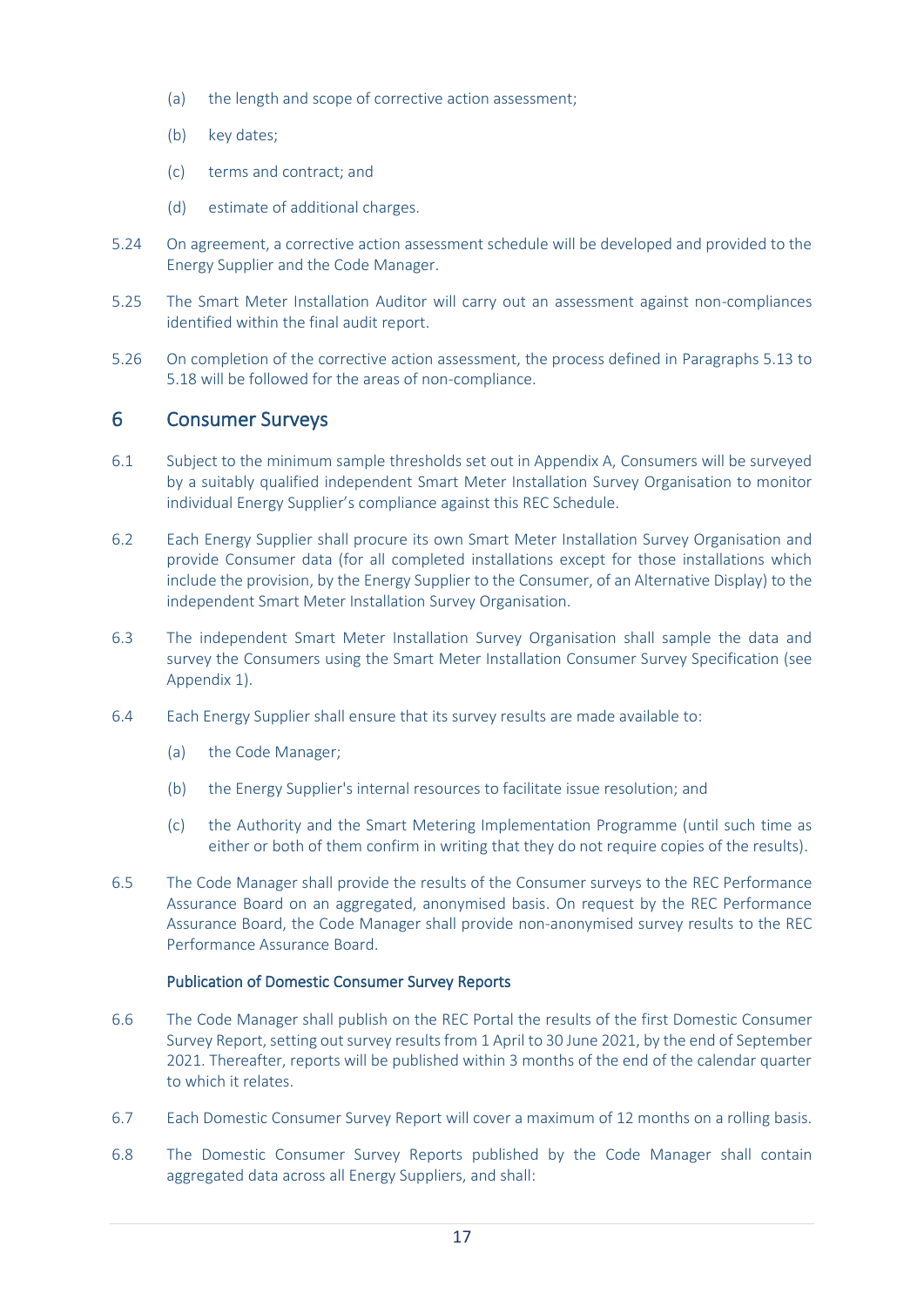- (a) contain the results reported by each Energy Supplier against survey questions 1, 2, 3, 4, 4a, 4b, 5, 5a, 6a and 6b (see the Smart Meter Installation Consumer Survey Specification) except where the sample size for an individual question is 30 or fewer responses;
- (b) exclude free text comments from Consumer and demographic data;
- (c) provide a descriptive explanatory narrative;
- (d) for Energy Suppliers reporting on a quarterly cycle, contain a time series of data reported in the current and previous three quarters; and
- (e) for Energy Suppliers reporting on an annual cycle, contain the most recent data reported.

# <span id="page-17-0"></span>7 Escalation Process

- <span id="page-17-1"></span>7.1 The escalation process set out in this Paragraph [7](#page-17-0) will be triggered and followed where:
	- (a) an Energy Supplier has failed or is failing to complete such documents or provide such information to the Code Manager as it is required to complete and/or provide under and in accordance with this REC Schedule; or
	- (b) an Energy Supplier has failed or is failing to undertake any tasks required to be undertaken by it under this REC Schedule in the manner required by this REC Schedule.
- <span id="page-17-2"></span>7.2 The Code Manager shall:
	- (a) make contact with the relevant Operational Contact at the Energy Supplier reminding them of the relevant obligation referred to in Paragraph [7.1,](#page-17-1) explaining that it has not been fulfilled by the Energy Supplier, and inviting them to engage with the Code Manager within 15 Working Days of the communication being sent; and
	- (b) where applicable, the Code Manager shall provide the documents and/or details of the information that the Energy Supplier should complete and/or send to the Code Manager.
- <span id="page-17-3"></span>7.3 Where the Energy Supplier fails to engage with the Code Manager within the 15 Working Days referred to in Paragraph [7.2,](#page-17-2) the Code Manager shall follow up with a call, to the relevant Operational Contact at the Energy Supplier to remind them of the relevant obligation and the steps that the Energy Supplier is advised to take within 10 Working Days of the call.<sup>12</sup>
- <span id="page-17-4"></span>7.4 Where the Energy Supplier fails to engage with the Code Manager and/or fails to fulfil the relevant obligation within the 10 Working Days referred to in Paragrap[h 7.3,](#page-17-3) the Code Manager shall:
	- (a) send a letter to the directors of the Energy Supplier reminding them of the relevant obligation, explaining that it has not been fulfilled by the Energy Supplier and inviting them to engage with the Code Manager within 15 Working Days of the letter being sent;
	- (b) where applicable, send the documents and/or details of the information that the Energy Supplier should complete and/or send to the Code Manager.

<sup>&</sup>lt;sup>12</sup> This communication will be made via email where known and if not, then a letter will be sent to the Energy Supplier's registered address. If the call cannot be connected or is not responded to then the process will move to the next escalation step.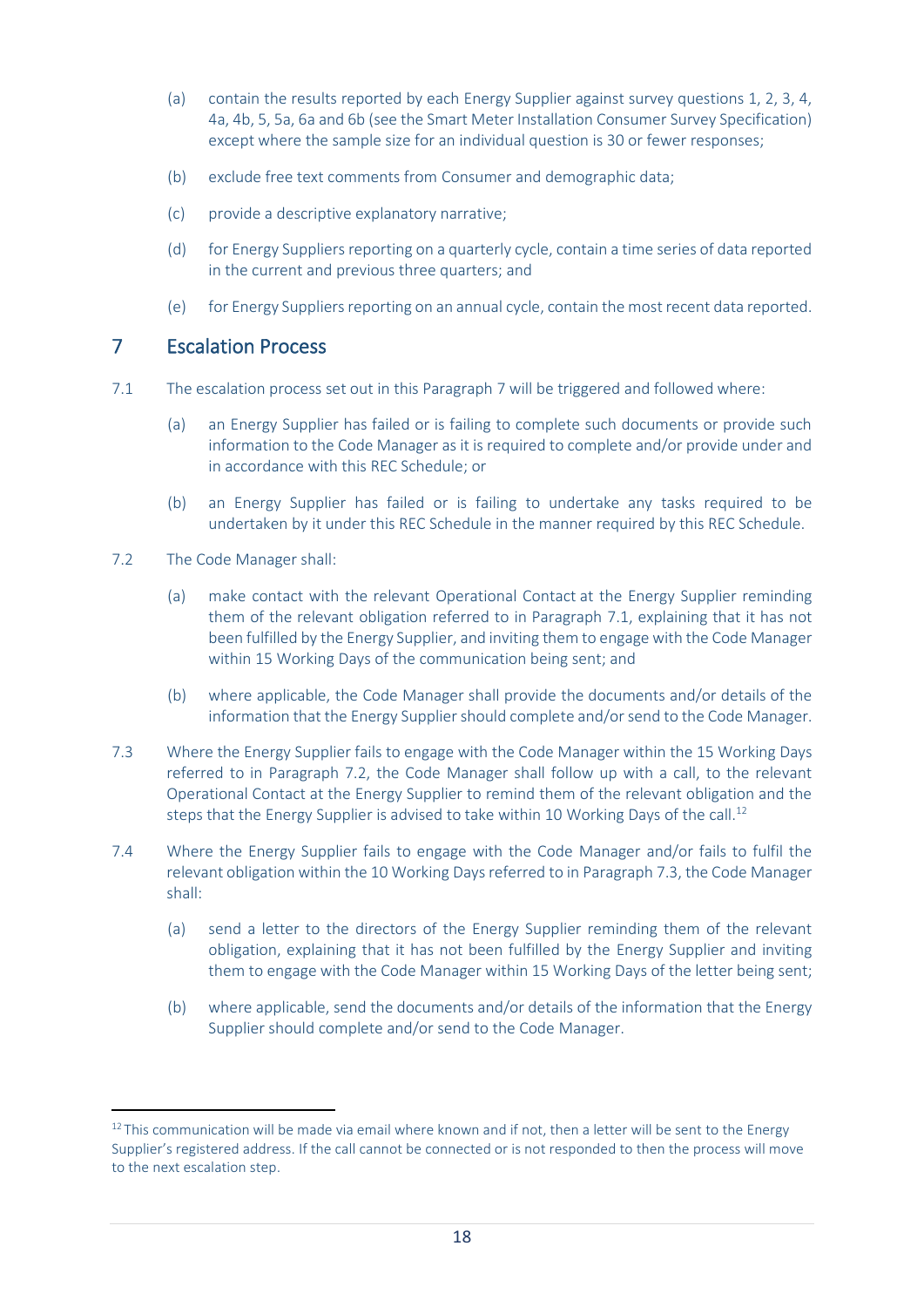- 7.5 The letter referred to in Paragraph [7.4](#page-17-4) shall also be copied to the Energy Supplier's Contract Manager and to the Authority.
- 7.6 Where the Energy Supplier fails to engage with the Code Manager and/or fails to fulfil the relevant obligation within the 15 Working Days referred to in Paragrap[h 7.4,](#page-17-4) the Code Manager shall:
	- (a) at the next scheduled meeting of the REC Performance Assurance Board, notify the REC Performance Assurance Board that the Energy Supplier has failed to engage with the Code Manager and fulfil its relevant obligations; and
	- (b) notify the Energy Supplier's failure to fulfil the relevant obligation to the Authority .
- 7.7 Where requested to do so by the Authority, and from the date specified by the Authority, the REC Performance Assurance Board shall take full responsibility for oversight and assurance of some or all the Energy Supplier obligations set out in this REC Schedule (as specified by the Authority).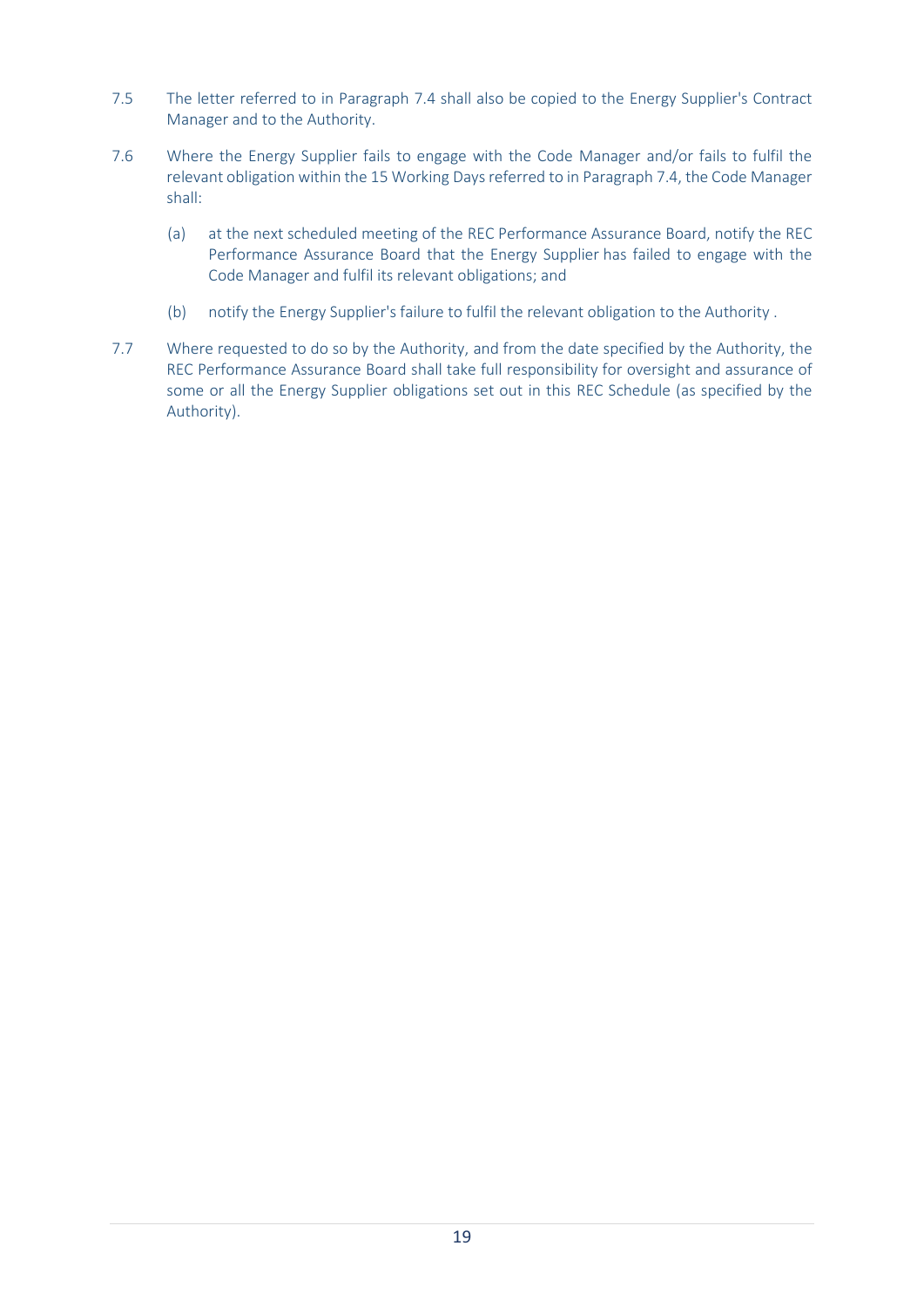# **Appendix 1: Customer Survey Specification**

# **1** Reporting Timetable

1.1 The following table summarises the reporting timetable for survey results concerning Smart Meter installations:

| Calendar<br>Quarter<br>(CQ) | <b>Relevant</b><br><b>Reporting Period</b> | <b>Reporting Submission</b><br><b>Deadline</b> | <b>Results issued to REC</b><br><b>PAB and Energy</b><br>Suppliers <sup>13</sup> | <b>REC PAB Meeting</b><br>where results will be<br>presented | <b>Publication of Domestic</b><br>Survey Results <sup>14</sup> |
|-----------------------------|--------------------------------------------|------------------------------------------------|----------------------------------------------------------------------------------|--------------------------------------------------------------|----------------------------------------------------------------|
| CQ1                         | 1 Jan to                                   | By no later than 20 Working Days               | By no later than 30                                                              | May REC PAB                                                  | By no later than the last                                      |
|                             | 31 Mar                                     | after 31 March                                 | <b>Working Days</b>                                                              |                                                              | Working                                                        |
|                             |                                            |                                                | after 31 March                                                                   |                                                              | Day of Jun                                                     |
| CQ <sub>2</sub>             | 1 Apr to                                   | By no later than 20 Working Days               | By no later than 30                                                              | Aug REC PAB                                                  | By no later than the last                                      |
|                             | 30 Jun                                     | after 30 Jun                                   | <b>Working Days</b>                                                              |                                                              | Working                                                        |
|                             |                                            |                                                | after 30 Jun                                                                     |                                                              | Day of Sep                                                     |
| CQ <sub>3</sub>             | 1 Jul to                                   | By no later than 20 Working Days               | By no later than 30                                                              | Nov REC PAB                                                  | By no later than the last                                      |
|                             | 30 Sep                                     | after 30 Sep                                   | <b>Working Days</b>                                                              |                                                              | Working                                                        |
|                             |                                            |                                                | after 30 Sep                                                                     |                                                              | Day of Dec                                                     |
| CQ4                         | 1 Oct to                                   | By no later than 20 Working Days               | By no later than 30                                                              | Feb REC PAB <sup>15</sup>                                    | By no later than                                               |
|                             | 31 Dec                                     | after 31 Dec                                   | <b>Working Days</b>                                                              |                                                              | the last Working Day of Mar <sup>16</sup>                      |
|                             |                                            |                                                | after 31 Dec                                                                     |                                                              |                                                                |

<span id="page-19-0"></span><sup>&</sup>lt;sup>13</sup> The REC Performance Assurance Board will receive anonymised aggregated results for Domestic Consumers and Micro Business Consumers; unless it requests un-anonymised results (anonymised referring to whether or not the identity of the Energy Supplier is disclosed).

<sup>&</sup>lt;sup>14</sup> The anonymised Domestic Consumer Survey Reports shall be published in accordance with the Smart Meter Installation Schedule.

<sup>&</sup>lt;sup>15</sup> Meaning the month of February in the calendar year following the calendar year applicable for the relevant reporting period.

<sup>&</sup>lt;sup>16</sup> Meaning the month of March in the calendar year following the calendar year applicable for the relevant reporting period.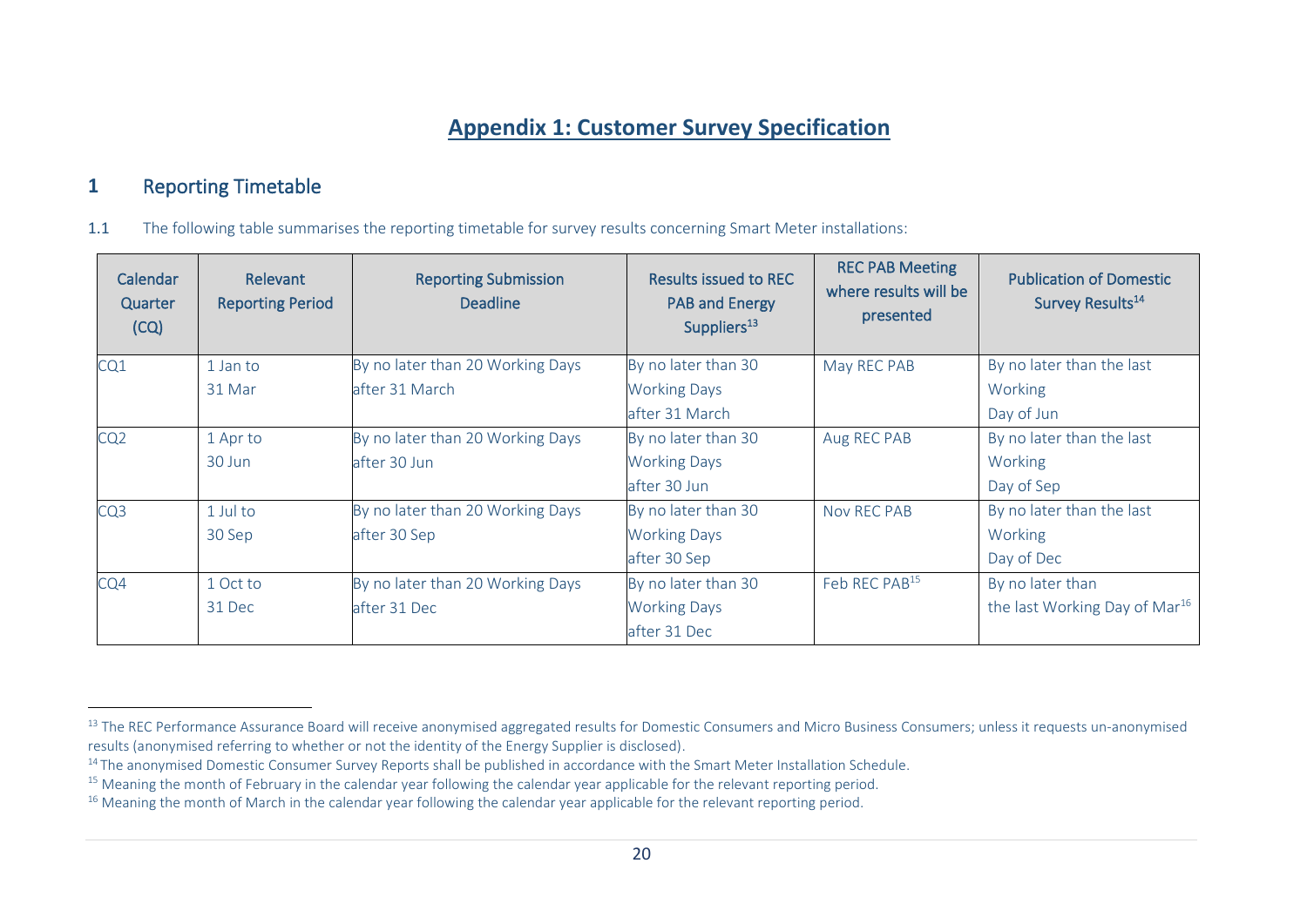# **2** Specification Overview

## Purpose

- 2.1 This specification is designed to establish whether the obligations and standards set out in the Smart Metering Installation Schedule are being followed by Energy Suppliers (or their appointed agents) during the smart metering installation process. It supplements Energy Suppliers' own compliance monitoring activities.
- 2.2 It is separate from other internal feedback mechanisms established by Energy Suppliers. It is an independent view that is provided to the Smart Metering Implementation Programme and the Authority on request. If non-compliance is identified the findings could be used as a trigger for further investigation or information requests, and/or enforcement action.
- 2.3 It is not intended to evaluate Consumer satisfaction levels. However, Energy Suppliers can use either the same or a different survey to track Consumer satisfaction for internal purposes.
- 2.4 The Smart Metering Installation Customer Survey Specification applies in respect of the installation of a Smart Metering System at the properties of Domestic Consumers and Micro Business Consumers.
- 2.5 The Code Manager shall publish the Domestic Consumer Survey Reports on the REC Portal.

### Roles and Responsibilities

- 2.6 Each Energy Supplier shall procure the services of an external market research agency that adheres to the Market Research Society Code of Conduct.
- 2.7 Each Energy Supplier shall send its survey results to the Code Manager in the pre-agreed format (see the Domestic and Micro Business Customer Survey Templates available on the REC Portal). The Code Manager will collate the results and disseminate and publish them as described in the Smart Metering Installation Schedule.

### Survey Questions

- 2.8 Paragraphs [3](#page-7-0) and [4](#page-12-0) contain a list of questions to be asked during the survey by all Energy Suppliers using a yes/no/don't know/free text response. The questions should be asked in the same order that they appear in this document, with the demographic questions in Appendix D being addressed by all Energy Suppliers using the cross-tabbed response forms provided in the Domestic and Micro Business Customer Survey Templates.
- 2.9 Additional wording has been included to ensure that the most appropriate person is answering the survey. This should be included at the relevant stage to set the scene. The form of this wording can be amended so that it is tailored to meet each Energy Suppliers' preference and to take into account whether the survey is being conducted by telephone or online. The survey should be carried out according to Consumer preference.
- 2.10 Each Energy Supplier shall take all reasonable steps to engage in communicating with the Consumers for whom English is not their first language, to ensure their responses are captured.
- 2.11 The text in square brackets indicates text which each Energy Supplier shall (acting reasonably) tailor to its specific needs. References in brackets refer to the Paragraph of the Smart Meter Installation Schedule which includes the relevant requirement; and these do not need to be included in the survey.

## **3** Domestic Consumer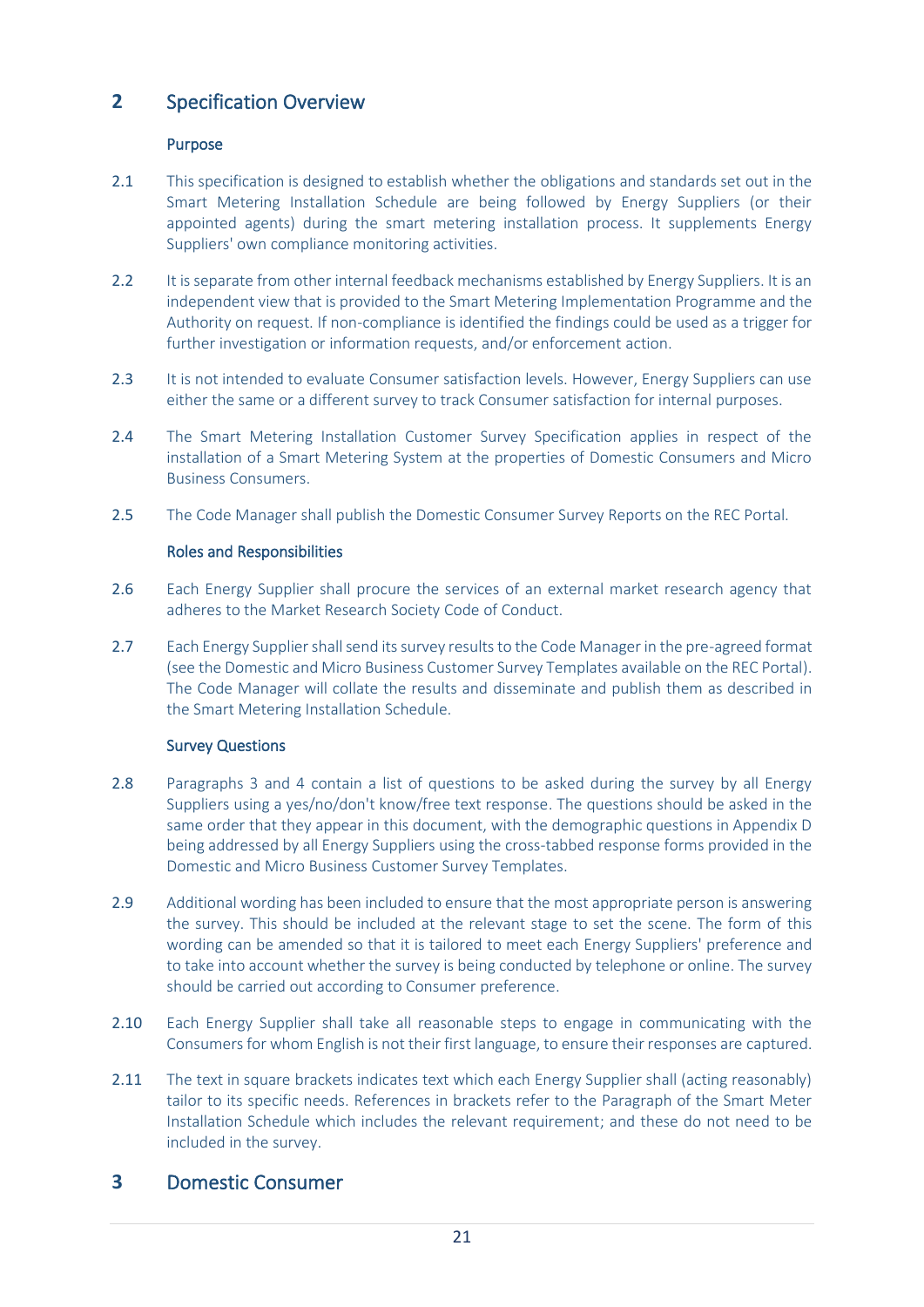I would like to ask you some questions about the installation of your Smart Meter. I need to speak to the person who dealt with the [installation engineer] when the meter was installed. Are you the right person or do I need to speak to someone else?"

Question 1 Before someone came to change your meter, were you told that you were getting a smart meter? (2.[8\(a\)\)](#page-5-0)

Question 2 Were you offered an [Insert your own Energy Supplier terminology (in home display)] [\(3.3](#page-9-0)[3.7\)](#page-9-1)

Consideration Point: If the customer requires additional descriptors to aid in understanding what the survey question is referring to the following wording can be used:

"A [Home Energy Monitor] is a portable device where you can see how much energy you're using (past and present) and what it costs in pounds and pence."

OR "The [Smart Energy Display] is a hand held device which communicates with your smart meter and shows the amount and cost of your energy usage"

Question 3 Did the [installer/technician] provide a demonstration of the [insert your own Energy Supplier terminology for equipment i.e. smart meter or IHD] installed? (3.[8\(a\)\)](#page-9-2)

Question 4 Did the [installer/technician] offer advice or information on how to use less [Insert] your own Energy Supplier terminology for energy i.e. electricity and gas consumption] during the visit [Insert your own Energy Supplier terminology on how this advice may have been imparted, or the specific terminology or language used, if appropriate]? (3.[9\(a\)\)](#page-10-0)

Consideration Point: If the customer requires additional descriptors to aid in understanding what the survey question is referring to the following wording can be used:

"This is both a demonstration of the [home energy monitor] and being shown how to read the meter that was installed."

#### If yes:

a) When the [installer/technician] offered advice or information, did you take up the offer?

#### If yes:

b) Did the advice or information given take into account your home and/or how you use [insert your own Energy Supplier terminology for energy i.e. electricity and gas consumption]?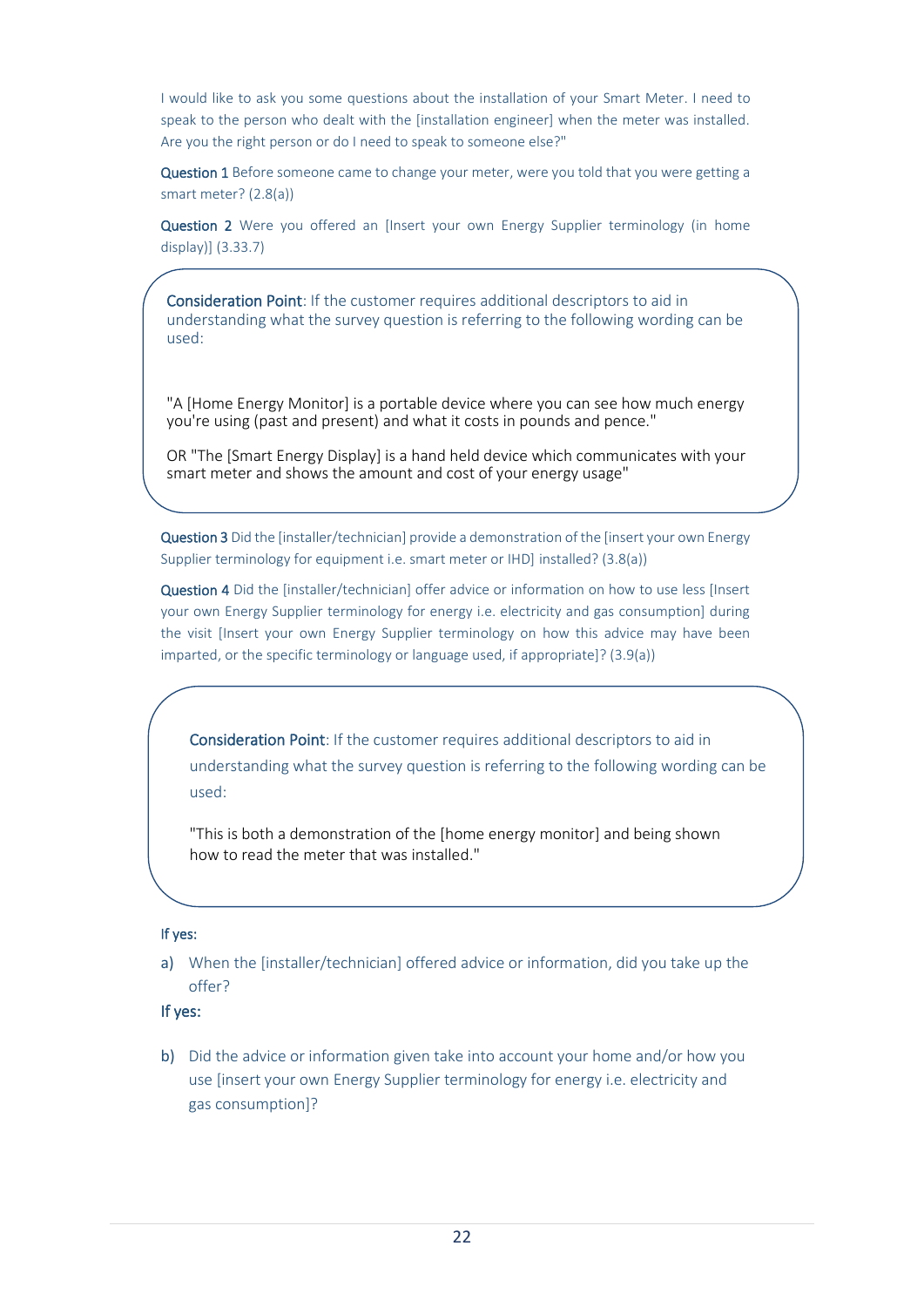Consideration Point: If the customer requires additional descriptors to aid in understanding what the survey question is referring to the following wording can be used:

"For example, only boiling the water you need in your kettle, turning down your thermostat to save money, replacing traditional light bulbs with energy saving ones of the same brightness".

Question 5 Were you asked to pay for any goods and services before, during or after the installation visit?

#### If yes:

- a) Had the [Energy Supplier] asked for your permission to discuss goods and services before the visit?
- b) What goods and services were you asked to pay for?

Consideration Point: It was noted that Energy Suppliers need to get consent before discussing goods and services with customers.

The final question refers to information about yourself:

Question 6 Do you, or anyone in your household who was present at the installation, have any long-term illness, health problem or disability which limits your daily activities or the work you can do?

#### If yes:

a) Did this person have any additional needs or specific requirements that the installer/technician needed to take into account during the installation?

#### If yes:

b) Did the installer/technician take into account these additional needs or specific requirements during the installation?

#### If no:

c) You said that the installer/technician did not take into account the additional needs or specific requirements during the installation. Why do you say this?

## **4** Micro Business Consumers

I would like to ask you some questions about the installation of your Smart meter. As this survey includes questions about the discussions that took place before, during and after the installation visit; could I please speak with the manager, or the most appropriate person to answer these questions?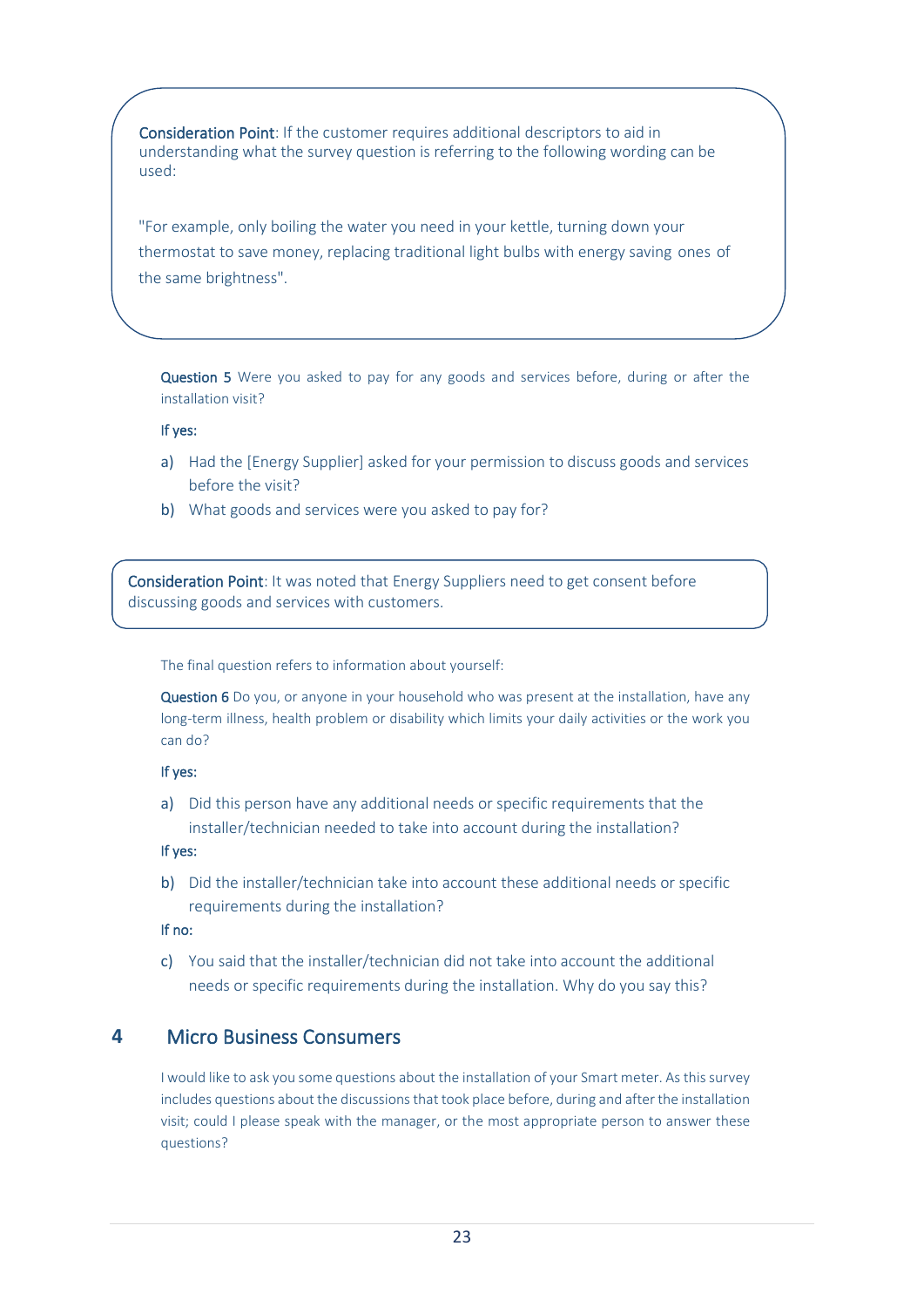Question 1 Before someone came to change your meter, were you told that you were getting a smart meter? (2.[8\(a\)\)](#page-5-0)

Consideration Point: This question is to be addressed to the Consumer (bill payer).

Question 2 Did the [installer/technician] provide a demonstration of the [insert your own Energy Supplier terminology for equipment i.e. smart meter or IHD] installed? (3.[8\(a\)\)](#page-9-2)

Consideration Point: This question is to be addressed to the individual present at the installation.

Question 3 Did [your Energy Supplier] offer advice or information on how to manage your [Insert your own Energy Supplier terminology for energy i.e. electricity and gas consumption] usage [Insert your own Supplier terminology on how this advice may have been imparted, or the specific terminology or language used, if appropriate]?

This advice could have been given before, during or after the visit (3.[9\(a\)\)](#page-10-0)

Consideration Point: This question is to be addressed to the individual present at the installation if appropriate.

Question 4 Was there a charge for installation of the smart meter? (2.[8\(d\)\)](#page-6-0)

#### If yes:

a) Were you made aware of this before the visit took place?

Consideration Point: 'Charge' in this question refers to the equipment installed not charges for any remedial work

Question 5 Did you indicate any specific operational business needs when the installation appointment was being scheduled? (2.[8\(f\)\)](#page-6-1)

#### If yes to Question 5:

a) Were these needs taken into account during the installation?

#### If no to Question 5a:

b) what were the operation business needs that you identified that weren't taken into account in the installation process?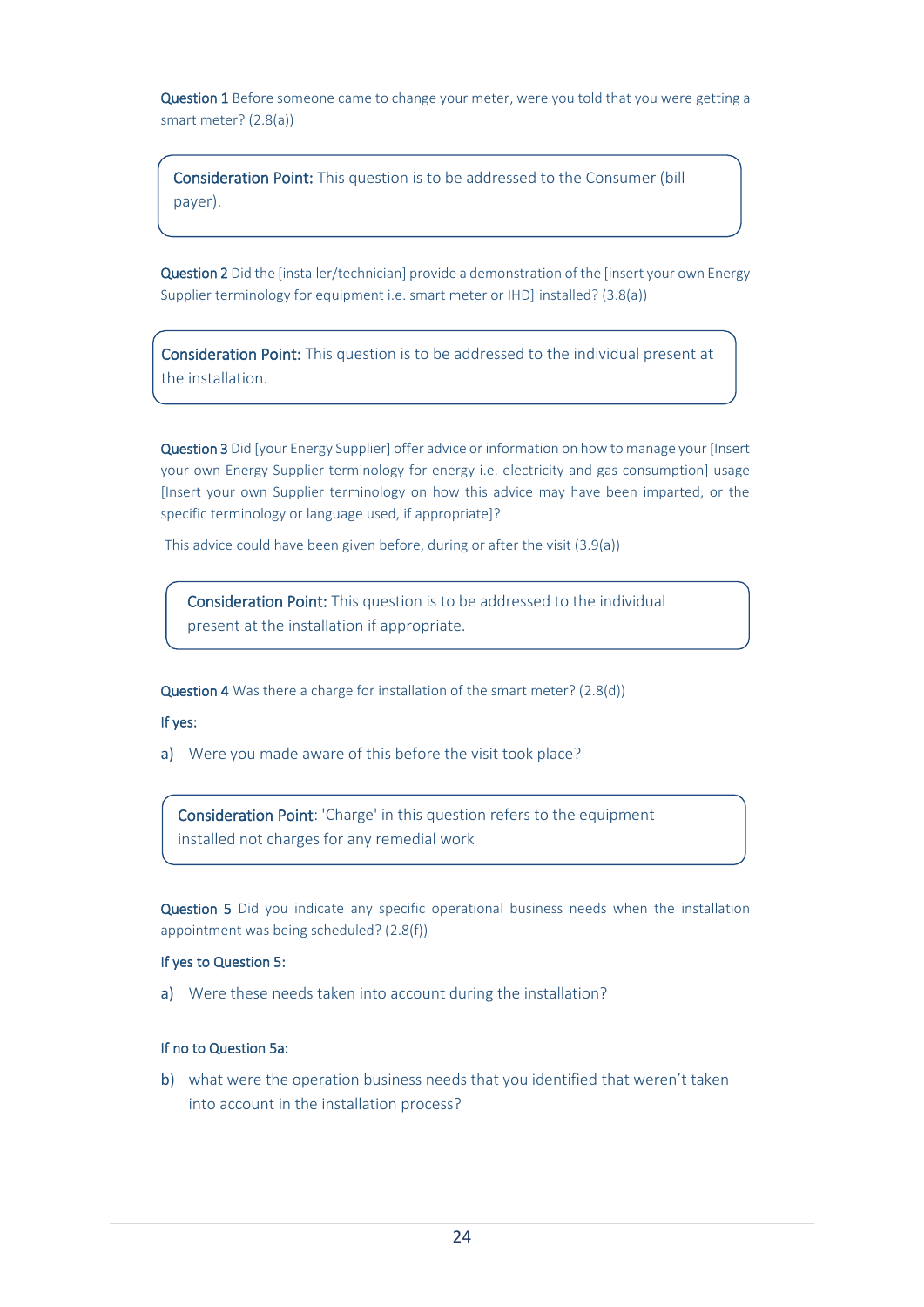Question 6 Did the Energy Supplier check whether your premises has any domestic premises associated with it? (3.[1\(q\)\)](#page-8-0)

Consideration Point: This question is to ensure that Energy Suppliers consider the needs of domestic residents at a Micro Business premises.

# **5** Methodology

- 5.1 Interviewing will be conducted via telephone (Computer Assisted Telephone Interviewing (CATI)) and/or online, taking into account Consumer preference and accessibility to telephone and online surveys.
- 5.2 Minimum sample size per Energy Supplier is included in Appendix A. Energy Suppliers should ensure that they chose a methodology with a sufficient response rate to meet the minimum sample size, noting that the response rates will vary, with online surveys generally having a lower response rate than telephone surveys. Samples should be drawn from all installations carried out by the Energy Supplier in the relevant period.
- 5.3 If an Energy Supplier fails to meet the minimum sample size, then the results should still be submitted to the Code Manager, together with an explanation e.g. low response rate, fewer installations carried out than expected. The Code Manager will inform the REC PAB of the size of the sample and the REC PAB will determine whether there are sufficient results for a robust comparison.
- 5.4 Each Energy Supplier shall take all reasonable stepsto ensure that the interviews are completed within 10 Working Days of Installation, up to a maximum of 15 Working Days after Installation.
- 5.5 Interviews will be spread over the quarter and not a snapshot in time.
- 5.6 Energy Suppliers will provide a complete list of completed installations to their chosen agency each week.
- 5.7 The selection of which days and times to interview the Consumer can be made by the research agency to ensure Market Research Society Code of Conduct is adhered to.
- 5.8 The selection of jobs to survey will be made by the Energy Supplier's chosen agency.
- 5.9 Each Energy Supplier shall provide to the Code Manager a one-off, short (approximately one page) summary of the methodology employed by the Energy Supplier's survey organisation for the survey. This shall be provided alongside the first set of results to be submitted under this Code, unless previously submitted under the Smart Metering Installation Code of Practice. This methodology summary need only be submitted once, unless there is a substantive change to the methodology used, in which case, an updated methodology summary should be submitted. The summary should include:
	- a. a summary of how Consumers were sampled:
		- o how the Energy Supplier proposes to meet the minimum sample criteria;
		- o whether any Consumers are excluded from the research (e.g. because they have opted out);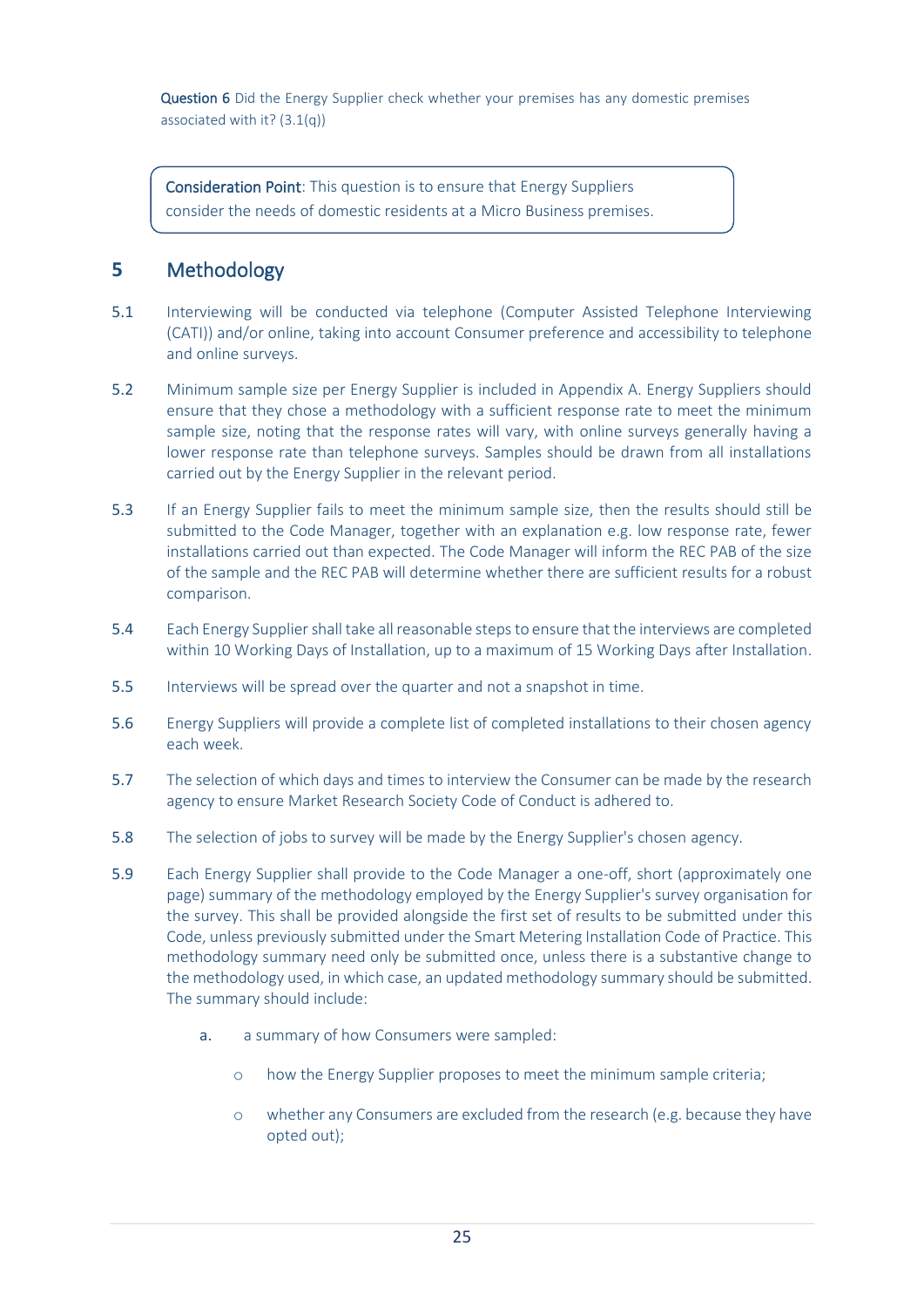- o how differences in communication preference (e.g. online/telephone) were accounted for;
- b. the Energy Supplier's survey recruitment process, including;
	- o how non-responders are followed up; and
	- o any incentives offered; and
- c. how the survey was administrated, including:
	- o software used to support online/telephone data collection;
	- o introductory or explanatory text used;
	- o data privacy notices provided to Consumers; and
	- o whether the compliance questions included as part of a wider survey conducted by the Energy Supplier.
- 5.10 The methodology statements will be provided by the Code Manager on request to the Authority and/or the Smart Metering Implementation Programme.

## **6** Reporting

- 6.1 The surveys are to be carried out on a 12-month period of a calendar year. If an Energy Supplier starts their survey during the year, then they will be required to provide results on a pro-rata basis for that calendar year beginning in the quarter that they begin to carry out surveys.
- 6.2 The calendar year quarter cycles have been provided in the reporting timetable in Paragraph [1.](#page-19-0)
- 6.3 Reporting frequency is in line with this specification.
- 6.4 A standardised reporting format will be provided to Energy Suppliers by the Code Manager, and Energy Suppliers will send data securely to the Code Manager via the REC Portal. All Energy Suppliers are to take the surveys and report within agreed prescribed periods.
- 6.5 Energy Suppliers are to submit a completed report to the Code Manager in line with the reporting timetable following the end of each relevant reporting period. This window of submission is to allow Energy Suppliers to conduct surveys for installations that take place up to and including the final working day of any given quarter.
- 6.6 Only the results of surveys for installations completed within the calendar quarter for any given report are to be included in that report, notwithstanding that surveys can be conducted up to a maximum of 15 Working Days post installation.
- 6.7 No Energy Supplier will be entitled to see other Energy Suppliers' results. The Code Manager shall keep them confidential and not disclose an Energy Supplier's report to any other Energy Supplier until such time as the Domestic Consumer Survey Report is published.
- 6.8 When reporting the Domestic Consumer Survey results, Energy Suppliers should also provide the following information from their internal systems to address the demographic questions:
	- a. Does the Consumer have a Priority Services Register (PSR) flag (Yes/No)?
	- b. Is the meter mode set to credit/pre-payment?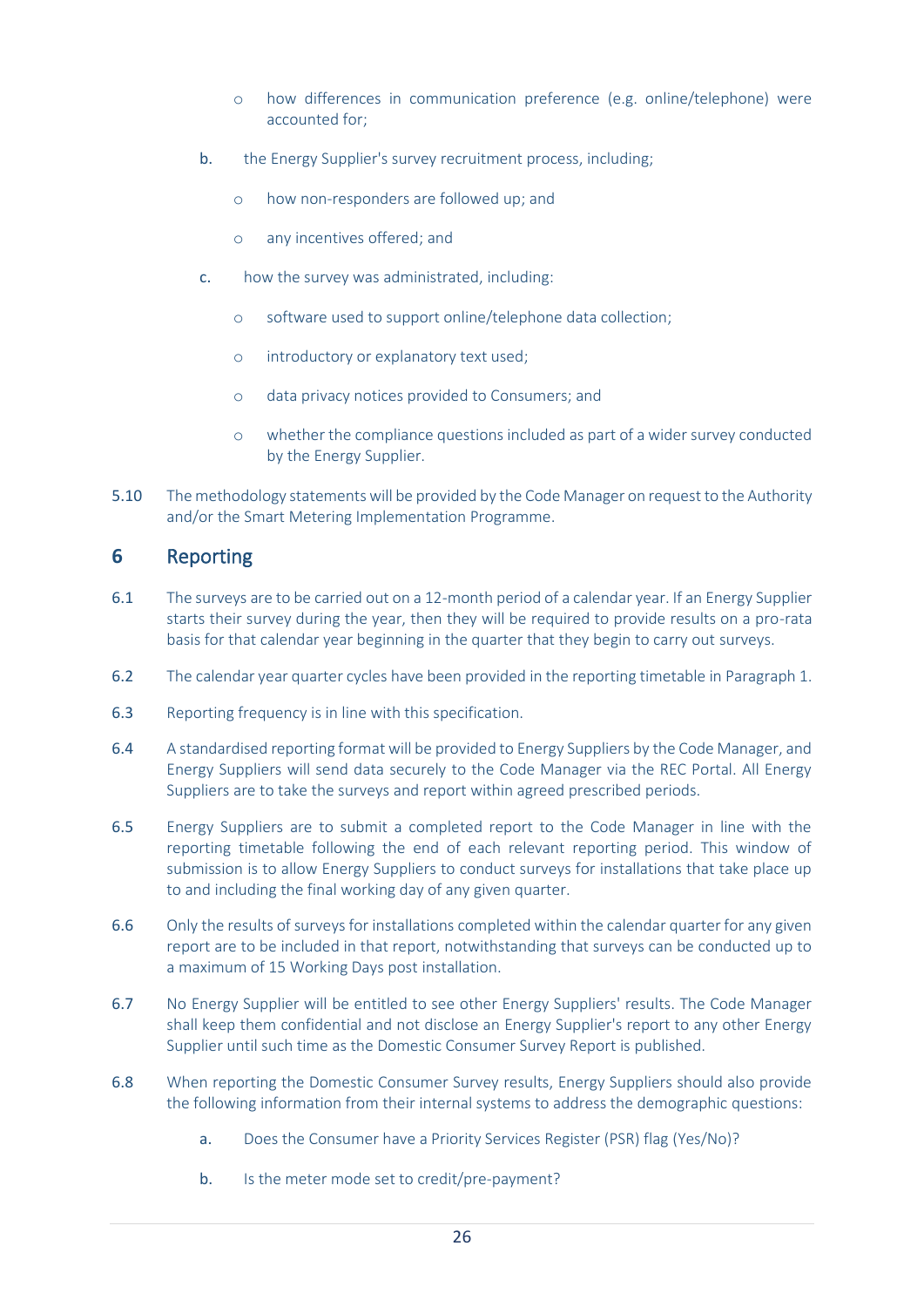- c. Does the Consumer pay by Direct Debit/other payment method?
- d. In which Grid Supply Point (GSP) Group is the Consumer?
- 6.9 Where the Consumer is a gas only Consumer and the registration data held by the Energy Supplier does not allow the GSP Group to be identified, the GSP Group should be reported as "n/a" in the survey results.
- 6.10 For additional details on the format in which this data is to be submitted, see Appendix B 'Reporting File Structure'.
- 6.11 Energy Suppliers shall ensure that they do not provide the Code Manager with the personal data of any individual within the free text response.

# **7** Complaint Handling

7.1 All Energy Suppliers will take ownership for managing their own Consumer's complaints arising from the Consumer surveys.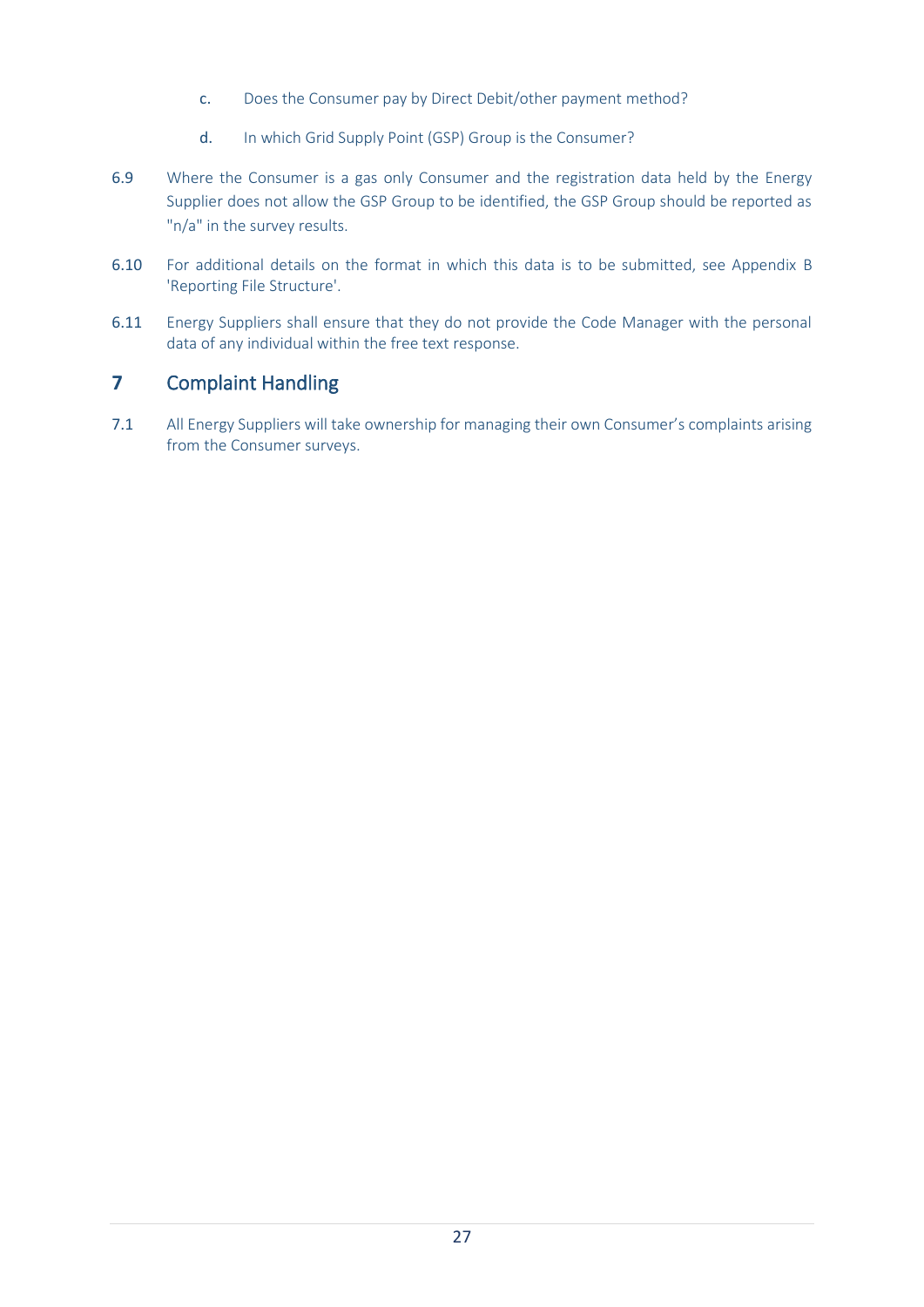# Appendix A: Minimum Sample Size

#### *Installations at Domestic Premises*

#### Fewer than 5k planned installation-visits per annum

If an Energy Supplier is planning fewer than 5k installations in respect of Domestic Premises within the calendar year, there is no requirement to survey Consumer for compliance purposes.

#### 5k-20k planned installation-visits per annum

If an Energy Supplier is planning between 5k-20k installations in respect of Domestic Premises within the calendar year, a total of 500 surveys will need to be completed to cover the 12-month period. The Energy Supplier will advise the Code Administrator before the end of the first Calendar quarter (January-March) if they are planning on installing between 5k-20k installations in respect of Domestic Premises within that calendar year. Results from surveys will be submitted in full by the end of the calendar year. and could be passed to (or requested by) the Authority, and be used for compliance purposes.

#### More than 20k planned installation-visits per annum

If an Energy Supplier is planning more than 20k installations in respect of Domestic Premises within the calendar year, a minimum of 500 surveys will need to be completed each calendar quarter where 5k and above installations have taken place. Results from these surveys could be passed to (or requested by) the Authority, and used for compliance purposes.

#### *Installations at premises of Micro Business Consumer*

#### Fewer than 5k planned installation-visits per annum

If an Energy Supplier is planning fewer than 5k installations in respect of premises of Micro Business Consumer in the next 12 months, then reasonable endeavours should be used to gather as many survey returns as possible. Results from these surveys should be submitted on an annual basis.

Interim results from these surveys could be passed to (or requested by) the Authority, but only the annual results would be used for compliance purposes.

#### More than 5k planned installation-visits per annum

If an Energy Supplier is planning more than 5k installations in respect of premises of Micro Business Consumers in the next 12 months, reasonable endeavours should be taken to carry out 500 surveys each calendar quarter. Regardless of whether the 500 survey target is met, results from these surveys should be submitted on a quarterly basis. Results from these surveys could be passed to (or requested by) the Authority, and used for compliance purposes.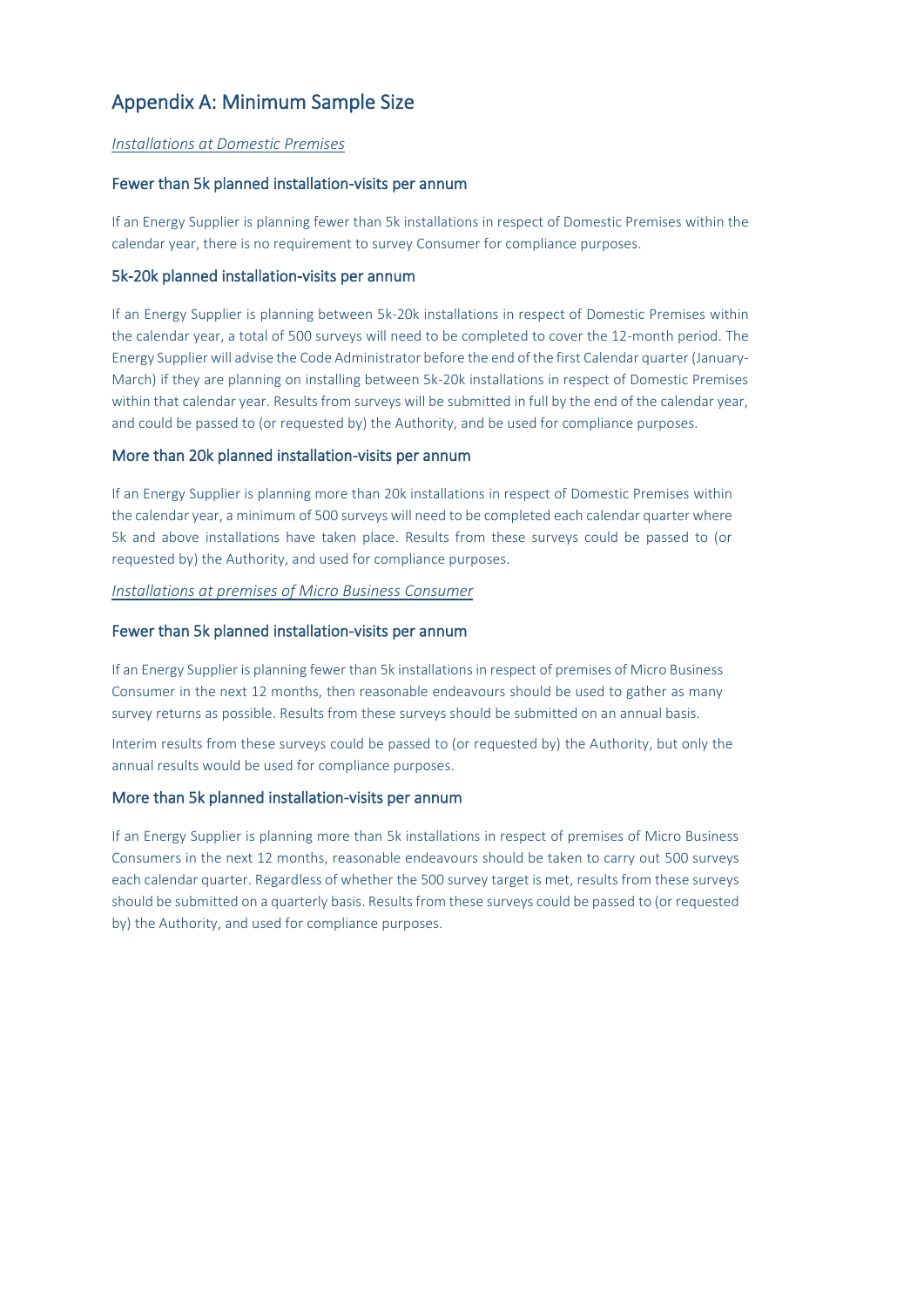# Appendix B: Reporting File Structure

#### *SMI compliance reporting file structure*

The responses to the survey will be submitted in the format described via the REC Portal using the file structure provided in the Domestic and Micro Business Customer Survey Templates. Within this file the checksum is the total of the No. of 'Y', 'N', 'Don't Know' and free text answers from within the survey summary report details.

This file format will be used for all questions, the first questions asked will be the meter installation questions and the next questions asked will be the demographic question.

#### Note

The checksum calculation should be the 'No. of surveys completed' value multiplied by the number of questions that is included in a survey. This includes both the survey question and sub-questions and should exclude the demographic survey questions.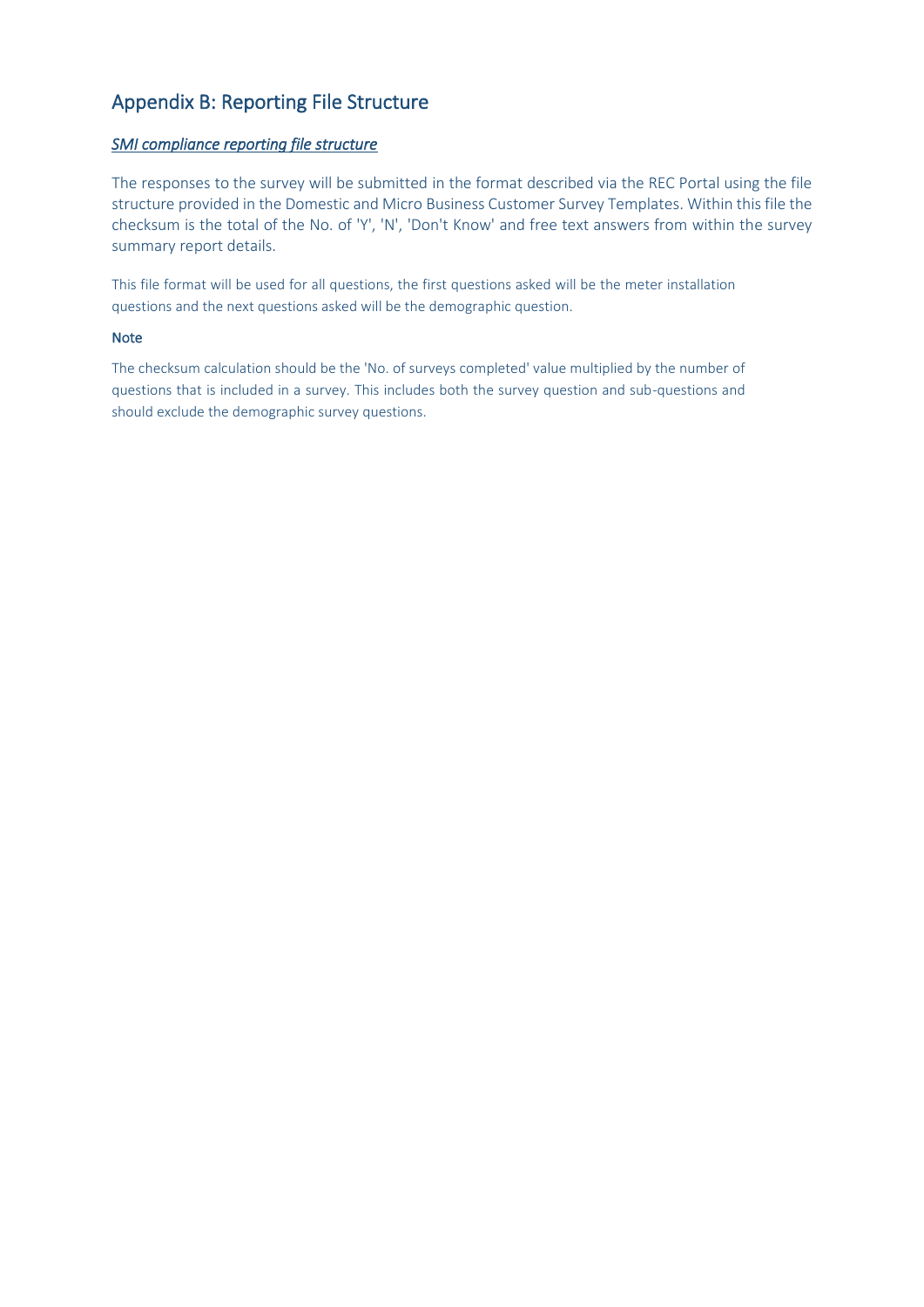# Appendix C: Code Manager Responsibilities

The Code Manager shall:

- a. publish a timetable to all Energy Suppliers detailing the dates by which such reports should be submitted and the reporting period to be included in each;
- b. develop a common reporting format and require reports to be delivered via the REC Portal;
- c. store the reports received securely to ensure confidentiality of the data;
- d. validate the checksum in the trailer record of the file;
- e. check the file for completeness ensuring all data items are populated and the data format is correct for each;
- f. check the reporting period start and end dates match those expected and published in the reporting timetable;
- g. follow up errors or omissions identified in the validation of the report with the submitting Supplier and request for a corrected report to be provided within an agreed timescale;
- h. immediately after a quarterly scheduled report submission date has passed, check that reports have been received from all relevant suppliers and follow up any missing reports with the supplier(s) concerned;
- i. at the next available REC PAB meeting, present a collated anonymised compliance report of all survey information received in the most recent reporting quarter. The report to the REC PABwill include the count of survey returns for each Energy Supplier in an anonymised format; and
- j. publish the Domestic Consumer Survey Reports on the REC Portal.